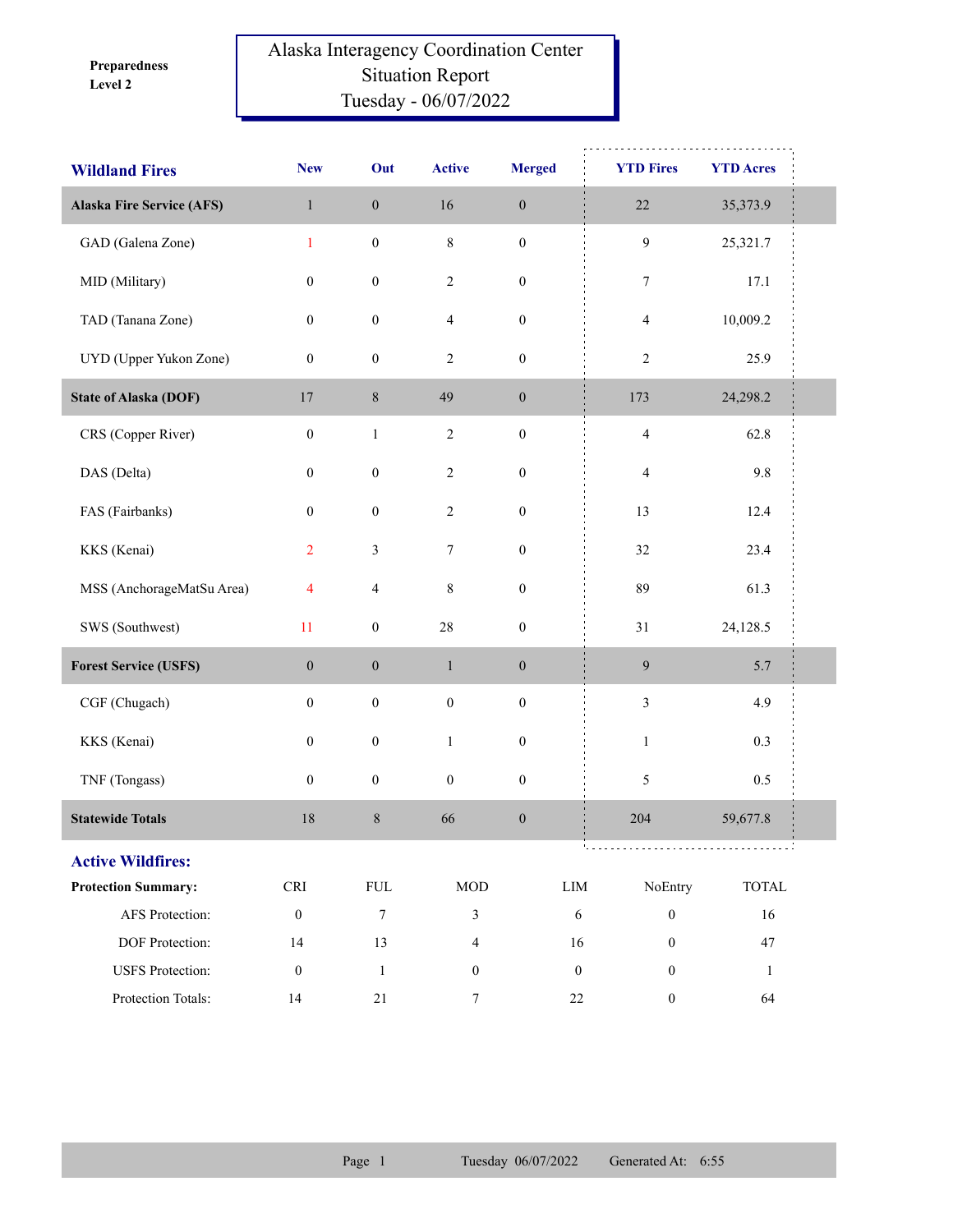## **Active Fires Status Summary**

|                         | Staffed           |                   |                   | Unstaffed         |
|-------------------------|-------------------|-------------------|-------------------|-------------------|
|                         | Contained $(S/C)$ | Uncontained (S/U) | Contained $(U/C)$ | Uncontained (U/U) |
| AFS Protection:         |                   |                   |                   | 10                |
| <b>DOF</b> Protection:  |                   |                   | 21                | 24                |
| <b>USFS</b> Protection: |                   | O                 |                   |                   |
| Status Totals:          |                   |                   | 24                | 34                |

| <b>Active Fires Acreage Summary</b> |                        |                |  |
|-------------------------------------|------------------------|----------------|--|
|                                     | Acres                  | Acreage Change |  |
| 18 New                              | 5,575.0                |                |  |
| 4 Staffed                           | 35,020.3               | 10,000.0       |  |
| 44 Monitor                          | 18,932.7               | 413.7          |  |
| 8 Out                               | 6.5                    | 0.3            |  |
| 5 Prescribed                        | 62,293.0               | 13,069.1       |  |
| 79 Fires                            | Total Acres: 121,827.5 |                |  |

## **Prescribed Fires**

|                                 | <b>YTD</b> Fires | <b>YTD</b> Acres | <b>New</b> | Active | Out Yesterday |
|---------------------------------|------------------|------------------|------------|--------|---------------|
| Military                        |                  | 62,237.0         |            |        |               |
| National Park Service           |                  | 0.1              |            |        |               |
| State of Alaska                 | 4                | 599.1            |            |        |               |
| U.S. Forest Service             |                  | 18.0             |            |        |               |
| <b>Fuels Management Totals:</b> |                  | 62,854.2         |            |        |               |

## **Cause Summary For All Fires (Includes Merged Fires But Not Prescribed Fires)**

|        | Human: 132       | 1,044.8 Acres  |  |
|--------|------------------|----------------|--|
|        | Lightning: 32    | 45,632.2 Acres |  |
|        | Undetermined: 40 | 13,000.8 Acres |  |
| Total: | 204              | 59.677.8 Acres |  |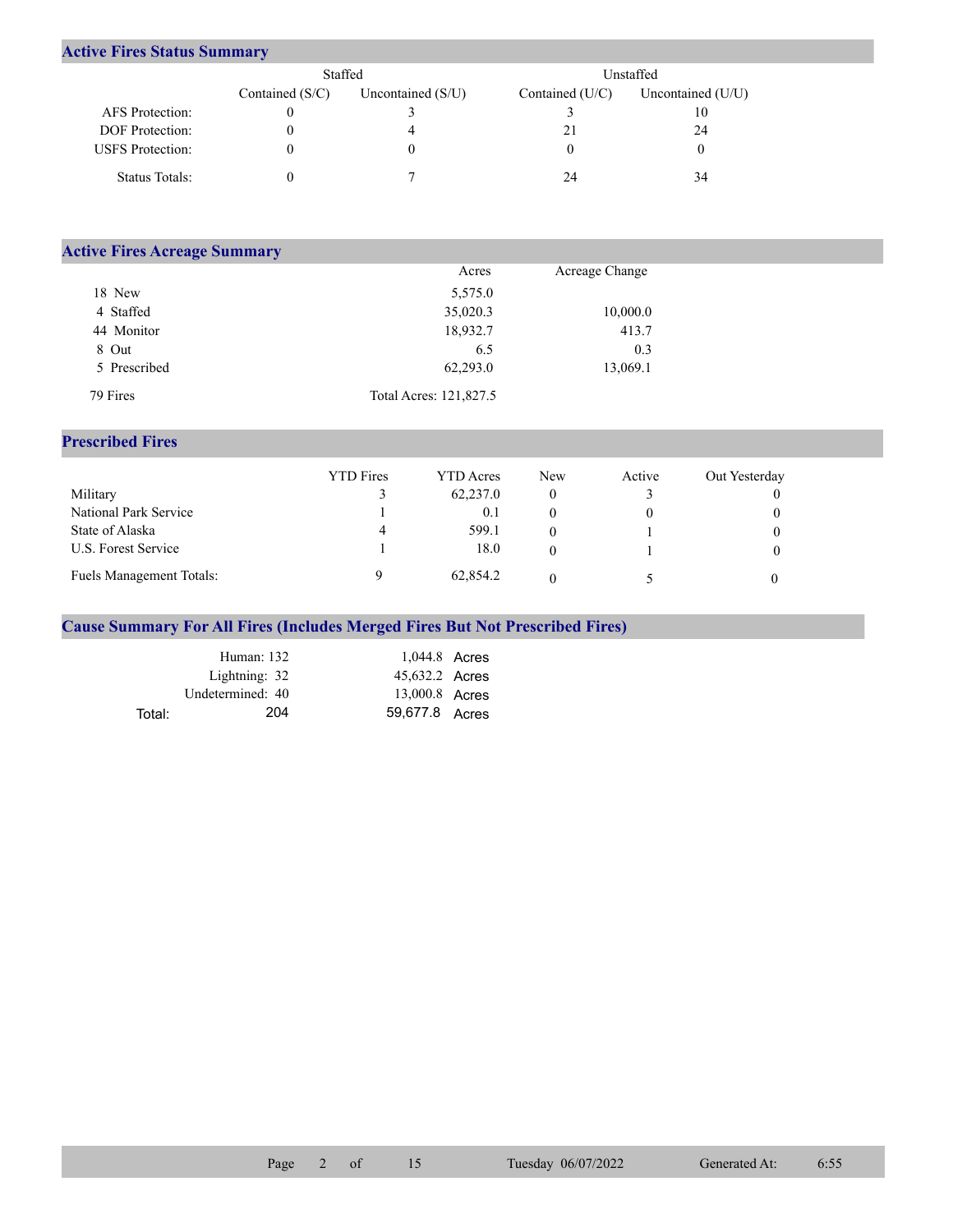| <b>New</b>                                                                                                                                                                                                                                     |                            | Count: 18                              |              | Acres: 5,575.0                          |                          |              |                              |
|------------------------------------------------------------------------------------------------------------------------------------------------------------------------------------------------------------------------------------------------|----------------------------|----------------------------------------|--------------|-----------------------------------------|--------------------------|--------------|------------------------------|
| Daily Report From: 06/06                                                                                                                                                                                                                       |                            |                                        |              |                                         | 0.1 Acreage On 06/06     |              |                              |
| <b>SWSXXX</b>                                                                                                                                                                                                                                  |                            | Lat: $62\,32.5300$<br>Lon: 154 17.2400 | Status: U/U  | Acres: 0.1<br>Start Date: 06/06         |                          |              | Option: Limited<br>Area: SWS |
| XXX                                                                                                                                                                                                                                            | Owner: <b>BLM</b><br>Name: |                                        | Unit:        | <b>AKADD-Anchorage Field Office</b>     |                          |              | Cause: Undetermined          |
| 3GV flew the area and was unable to locate the smoke.                                                                                                                                                                                          |                            |                                        |              |                                         |                          |              |                              |
| Daily Report From: 06/06                                                                                                                                                                                                                       |                            |                                        |              |                                         | 2,500.0 Acreage On 06/06 |              |                              |
|                                                                                                                                                                                                                                                |                            | Lat: $6101.1050$                       | Status: U/U  |                                         | Acres: 2,500.0           |              | Option: Limited              |
| 204216                                                                                                                                                                                                                                         |                            | Lon: $15420.6600$                      |              | Start Date: 06/06                       |                          |              | Area: SWS                    |
| 216                                                                                                                                                                                                                                            | Owner: State               | Name: Telaquana River                  | Unit:        | <b>AKDNS-AK Dept. Natural Resources</b> |                          | Cause:       | Undetermined                 |
| During flight detection operation Forestry discovered a 2500 acre fire crowning and torching in mixed hardwoods. The fire                                                                                                                      |                            |                                        |              |                                         |                          |              |                              |
| plotted in Limited protection area, no action was taken.                                                                                                                                                                                       |                            |                                        |              |                                         |                          |              |                              |
| Daily Report From: 06/06                                                                                                                                                                                                                       |                            |                                        |              |                                         | 1.0 Acreage On 06/06     |              |                              |
| PPV <sub>2</sub>                                                                                                                                                                                                                               |                            | Lat: $62$ 05.3683                      | Status: U/U  | Acres: $1.0$                            |                          | Option: Full |                              |
|                                                                                                                                                                                                                                                |                            | Lon: 163 45.4983<br>Owner: ANCSA       |              | Start Date: 06/06                       |                          | Area: GAD    |                              |
| 215                                                                                                                                                                                                                                            |                            | Name: Mountain Village Dump            | Unit:        | <b>AKVLN-Azachorok, Incorporated</b>    |                          |              | Cause: Human                 |
|                                                                                                                                                                                                                                                |                            |                                        |              |                                         |                          |              |                              |
| At 2225, Alaska State Troopers reported a dump fire that had burned into the wildland at Mountain Village. Locals were on<br>scene with a dozer digging a fire line and did not request further assitance. Fire will continue to be monitored. |                            |                                        |              |                                         |                          |              |                              |
| Daily Report From: 06/06                                                                                                                                                                                                                       |                            |                                        |              |                                         | 0.5 Acreage On 06/06     |              |                              |
|                                                                                                                                                                                                                                                |                            | Lat: $62$ 15.0300                      | Status: U/U  | Acres: $0.5$                            |                          | Option: Full |                              |
| 201214                                                                                                                                                                                                                                         |                            | Lon: 150 21.4100                       |              | Start Date: 06/06                       |                          |              | Area: MSS                    |
| 214                                                                                                                                                                                                                                            | Owner: State<br>Name:      |                                        | Unit:        | <b>AKDNS-AK Dept. Natural Resources</b> |                          | Cause:       | Undetermined                 |
| No Night Report                                                                                                                                                                                                                                |                            |                                        |              |                                         |                          |              |                              |
| Daily Report From: 06/06                                                                                                                                                                                                                       |                            |                                        |              |                                         |                          |              |                              |
| PPV3                                                                                                                                                                                                                                           |                            | Lat: $6209.2300$                       | Status: S/U  | Acres: 30.0                             | 30.0 Acreage On 06/06    | Option: Full |                              |
| 201213                                                                                                                                                                                                                                         |                            | Lon: $15141.9600$                      | Personnel: 7 | Start Date: 06/06                       |                          | Area: MSS    |                              |
| PNPPV3                                                                                                                                                                                                                                         | Owner: State               |                                        |              | Unit: AKDNS-AK Dept. Natural Resources  |                          |              |                              |
| 213                                                                                                                                                                                                                                            |                            | Name: Kichatna                         |              |                                         |                          |              | Cause: Undetermined          |
| Fire reported by lodge owner. BD-905, H-9970F, Pioneer Peak Alpha squad responded. On arrival the fire was 30 acres<br>burning in spruce and tundra with single and group treee torching after midnight. A crew has been ordered.              |                            |                                        |              |                                         |                          |              |                              |
| Daily Report From: 06/06                                                                                                                                                                                                                       |                            |                                        |              |                                         | 0.1 Acreage On 06/06     |              |                              |
| <b>BDD</b>                                                                                                                                                                                                                                     |                            | Lat: 61 39.1750                        | Status: U/C  | Acres: 0.1                              |                          |              | Option: Critical             |
| 201212                                                                                                                                                                                                                                         |                            | Lon: 149 30.7133                       |              | Start Date: 06/06                       |                          |              | Area: MSS                    |
| <b>PNBDD</b>                                                                                                                                                                                                                                   |                            | Owner: Private                         | Unit:        | <b>AKPRI-Private</b>                    |                          |              |                              |
| 212                                                                                                                                                                                                                                            |                            | Name: Solitude                         |              |                                         |                          |              | Cause: Human                 |
| Forestry and JBER personnel responded to a report of a brush fire from a hiker. The fire was contained and controlled.                                                                                                                         |                            |                                        |              |                                         |                          |              |                              |
| Daily Report From: 06/06                                                                                                                                                                                                                       |                            |                                        |              |                                         | 5.0 Acreage On 06/06     |              |                              |
|                                                                                                                                                                                                                                                |                            | Lat: 62 13.1300                        | Status: U/U  | Acres: 5.0                              |                          |              | Option: Modified             |
| 201211                                                                                                                                                                                                                                         |                            | Lon: 150 55.3900                       |              | Start Date: 06/06                       |                          |              | Area: MSS                    |
| 211                                                                                                                                                                                                                                            | Owner: State<br>Name:      |                                        | Unit:        | <b>AKDNS-AK Dept. Natural Resources</b> |                          |              | Cause: Lightning             |
|                                                                                                                                                                                                                                                |                            |                                        |              |                                         |                          |              |                              |
| Fire reported by private citizen, near the mouth of Peters Creek and the Kahiltna river. H-177AM, BD-905 responded to<br>scene. Upon arival BD-905 reported the fire to be .5 ac in size, 75% active, creeping in spruce. H-117AM set down and |                            |                                        |              |                                         |                          |              |                              |

performed bucket work to suppress the fire. 7AM was then diverted to higher priority incident.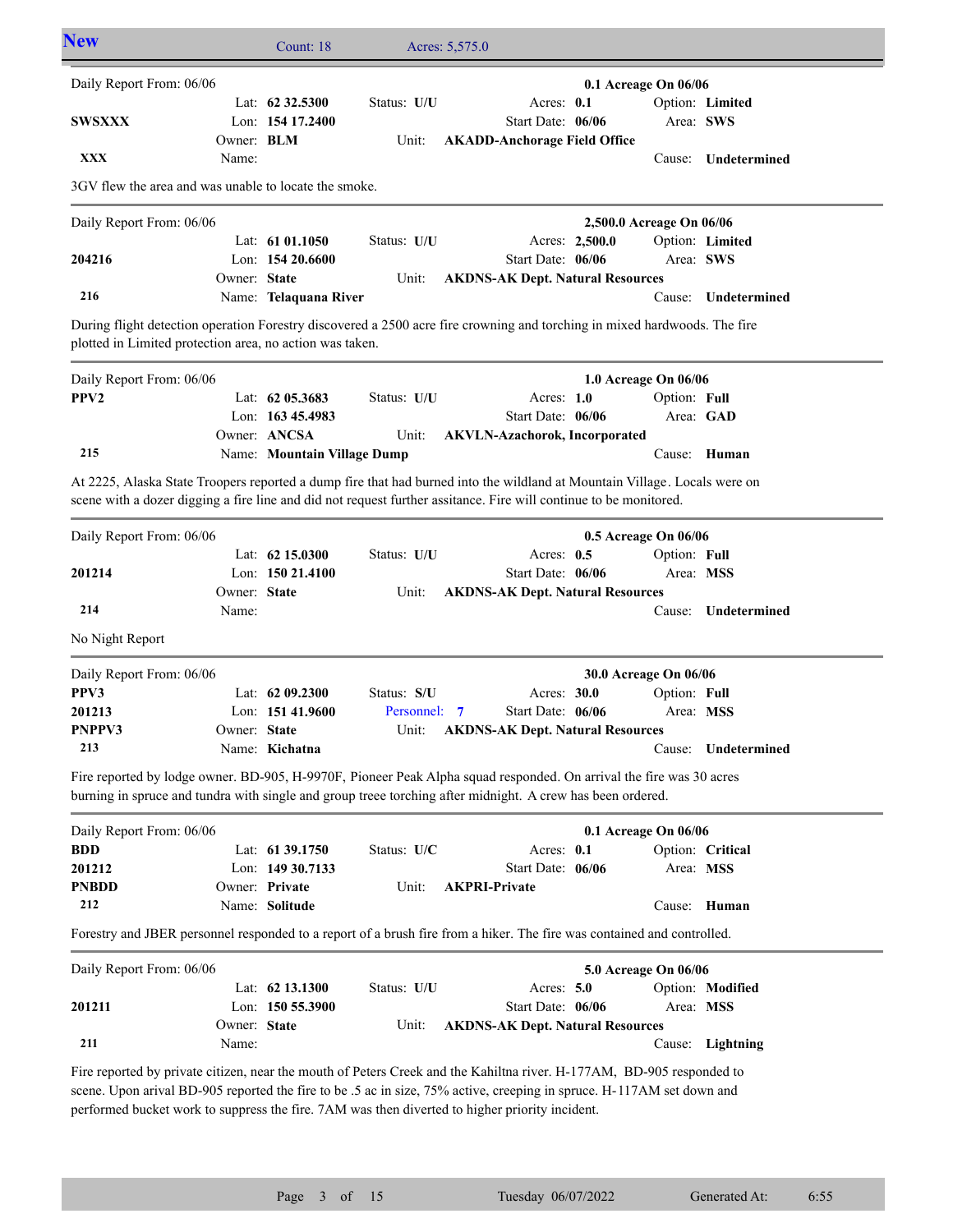| <b>New</b>               |              | Count: $18$         |              | Acres: 5,575.0 |                                         |                      |                  |  |
|--------------------------|--------------|---------------------|--------------|----------------|-----------------------------------------|----------------------|------------------|--|
| Daily Report From: 06/06 |              |                     |              |                |                                         | 1.0 Acreage On 06/06 |                  |  |
| PPU9                     |              | Lat: $5901.6300$    | Status: S/U  |                | Acres: $1.0$                            | Option: Full         |                  |  |
| 204210                   |              | Lon: $15738.4633$   | Personnel: 4 |                | Start Date: 06/06                       | Area: SWS            |                  |  |
|                          | Owner: State |                     | Unit:        |                | <b>AKDNS-AK Dept. Natural Resources</b> |                      |                  |  |
| 210                      |              | Name: Keefer Cutoff |              |                |                                         |                      | Cause: Lightning |  |

Forestry aircraft reported a 1 acre fire during a recon flight. Forestry responded with a jump ship deploying 4 jumpers, staffing fire over night.

| Daily Report From: 06/06 |                     |             |                                    | $0.5$ Acreage On $06/06$ |              |                  |
|--------------------------|---------------------|-------------|------------------------------------|--------------------------|--------------|------------------|
| PPV1                     | Lat: $59\,20.8833$  | Status: U/U | Acres: $0.5$                       |                          | Option: Full |                  |
| 204209                   | Lon: $15740.9817$   |             | Start Date: $06/06$                |                          |              | Area: SWS        |
|                          | Owner: ANCSA        | Unit:       | <b>AKVLN-Ekwok Natives Limited</b> |                          |              |                  |
| 209                      | Name: Koklong River |             |                                    |                          |              | Cause: Lightning |

The fire was called in by detection aircraft N208W and reported .5 acres burning in black spruce and tundra with hardwood mix. The fire was smoldering with a low rate of spread. Winds were from the West at 5-10 mph. The fire plotted in Full with an allotment located .5 miles from the fire on the opposite side of the river. The nearest structure is 4 miles from the fire. Due to limited resources and statewide initial attack priorities, no action was taken.

| Daily Report From: 06/06 |                    |              |                                        | <b>6.0 Acreage On 06/06</b> |                  |
|--------------------------|--------------------|--------------|----------------------------------------|-----------------------------|------------------|
| <b>PPV0</b>              | Lat: $5917.1200$   | Status: S/U  | Acres: $6.0$                           | Option: Full                |                  |
| 204208                   | Lon: $15831.9017$  | Personnel: 4 | Start Date: $06/06$                    | Area: SWS                   |                  |
|                          | Owner: ANCSA       |              | Unit: AKVLN-Aleknagik Natives, Limited |                             |                  |
| 208                      | Name: Arcana Creek |              |                                        |                             | Cause: Lightning |

Local flight services reported fire. Upon arrival 208W discovered a 5 acre fire. Four smoke jumpers were deployed.

| Daily Report From: 06/06 |              |                    |             |                                         | $0.1$ Acreage On $06/06$ |                  |
|--------------------------|--------------|--------------------|-------------|-----------------------------------------|--------------------------|------------------|
|                          |              | Lat: $60\,29.0683$ | Status: U/U | Acres: 0.1                              |                          | Option: Limited  |
| 204207                   |              | Lon: $15831.9183$  |             | Start Date: 06/06                       | Area: SWS                |                  |
|                          | Owner: State |                    | Unit:       | <b>AKDNS-AK Dept. Natural Resources</b> |                          |                  |
| 207                      |              | Name: Maka Creek   |             |                                         |                          | Cause: Lightning |

The fire was called in by detection aircraft N208W who reported a 10 x 10 fire,100% active, smoldering and creeping, spreading to the E in tundra and brush. The fire plotted in Limited protection and no action was taken.

| Daily Report From: 06/06 |              |                        |             |                                         |                | 2,000.0 Acreage On 06/06 |                  |
|--------------------------|--------------|------------------------|-------------|-----------------------------------------|----------------|--------------------------|------------------|
|                          |              | Lat: $61\,34.2167$     | Status: U/U |                                         | Acres: 2,000.0 |                          | Option: Limited  |
| 204206                   |              | Lon: $15800.3783$      |             | Start Date: 06/06                       |                | Area: SWS                |                  |
|                          | Owner: State |                        | Unit:       | <b>AKDNS-AK Dept. Natural Resources</b> |                |                          |                  |
| 206                      |              | Name: Aghaluk Mountain |             |                                         |                |                          | Cause: Lightning |

The fire was called in by detection aircraft N208W who reported the fire as 2000 acres, 90% active in black spruce with torching and spotting 200-500 feet. Winds were NE at 5-10 mph. No values were identified in the area. The fire plotted in Limited protection and will be monitored.

| Daily Report From: 06/06 |              |                     |             | $0.5$ Acreage On $06/06$                |  |              |                  |
|--------------------------|--------------|---------------------|-------------|-----------------------------------------|--|--------------|------------------|
|                          |              | Lat: $59\,56.8000$  | Status: U/U | Acres: $0.5$                            |  | Option: Full |                  |
| 204205                   |              | Lon: $15516.2000$   |             | Start Date: 06/06                       |  |              | Area: SWS        |
|                          | Owner: State |                     | Unit:       | <b>AKDNS-AK Dept. Natural Resources</b> |  |              |                  |
| 205                      |              | Name: Upper Talarik |             |                                         |  |              | Cause: Lightning |

The fire was reported by Iliamna Flight Service and flown by H-7PA. Fire was reported at .5 acres in tundra and plotted in Full protection. No values were identified in the area. Due to limited resources and statewide initial attack priorities, no action was taken.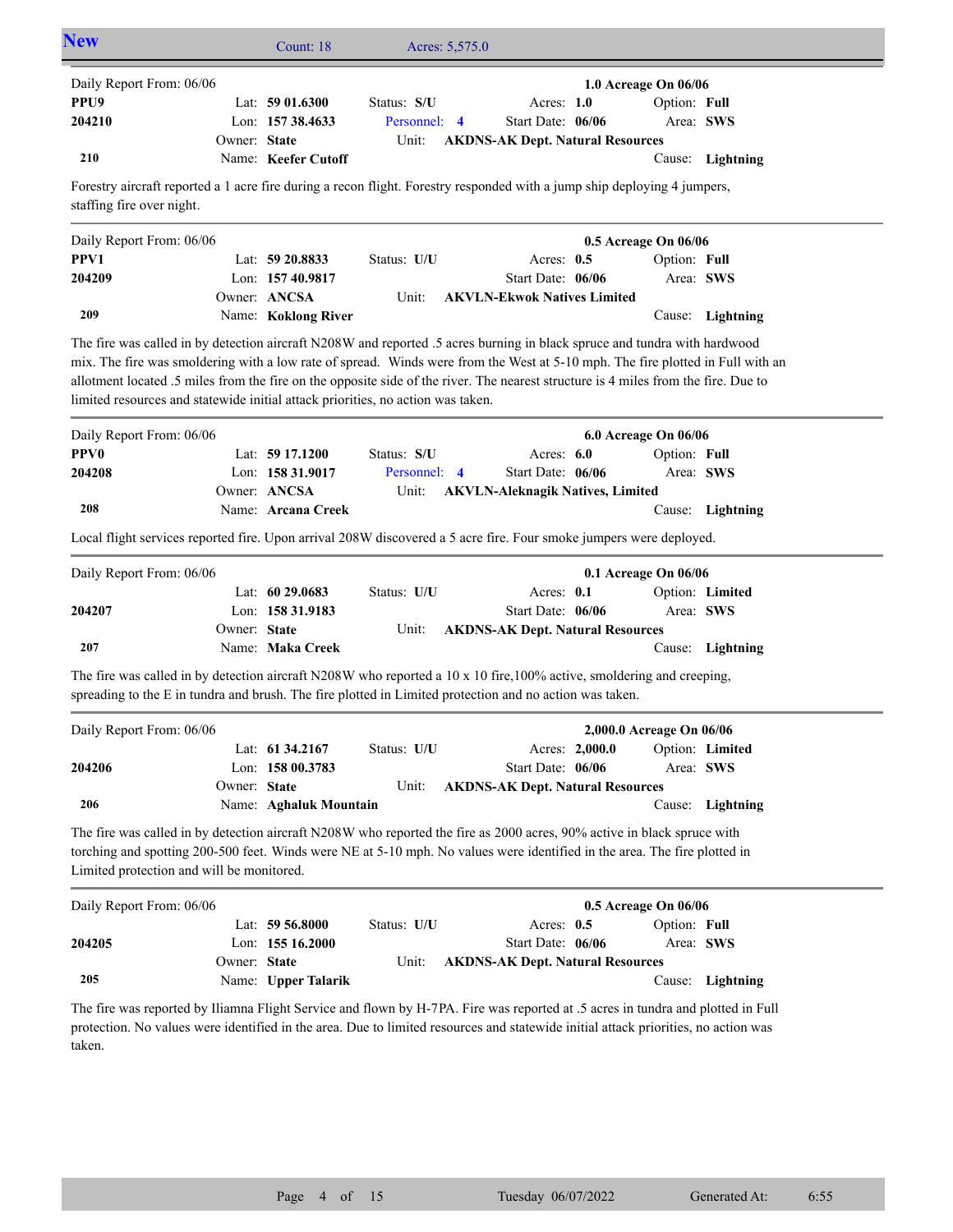| <b>New</b>                                                                                                                                                                                                                                     |              | Count: 18                  |             | Acres: 5,575.0                               |                |                          |                  |
|------------------------------------------------------------------------------------------------------------------------------------------------------------------------------------------------------------------------------------------------|--------------|----------------------------|-------------|----------------------------------------------|----------------|--------------------------|------------------|
| Daily Report From: 06/06                                                                                                                                                                                                                       |              |                            |             |                                              |                | 0.1 Acreage On 06/06     |                  |
| PPT <sub>6</sub>                                                                                                                                                                                                                               |              | Lat: 59 57.4170            | Status: U/C | Acres: $0.1$                                 |                |                          | Option: Critical |
| 203204                                                                                                                                                                                                                                         |              | Lon: 151 43.4950           |             | Start Date: 06/06                            |                |                          | Area: KKS        |
| PNPPT6                                                                                                                                                                                                                                         |              | Owner: Private             | Unit:       | <b>AKPRI-Private</b>                         |                |                          |                  |
| 204                                                                                                                                                                                                                                            |              | Name: Sunshine Dr          |             |                                              |                |                          | Cause: Human     |
| No Night Report                                                                                                                                                                                                                                |              |                            |             |                                              |                |                          |                  |
| Daily Report From: 06/06                                                                                                                                                                                                                       |              |                            |             |                                              |                | 0.1 Acreage On 06/06     |                  |
| PPT7                                                                                                                                                                                                                                           |              | Lat: $59\,57.2110$         | Status: U/C | Acres: 0.1                                   |                |                          | Option: Critical |
| 203203                                                                                                                                                                                                                                         |              | Lon: 151 43.4980           |             | Start Date: 06/06                            |                |                          | Area: KKS        |
| PNPPT7                                                                                                                                                                                                                                         |              | Owner: Private             | Unit:       | <b>AKPRI-Private</b>                         |                |                          |                  |
| 203                                                                                                                                                                                                                                            | Name: Tim    |                            |             |                                              |                |                          | Cause: Human     |
| No Night Report                                                                                                                                                                                                                                |              |                            |             |                                              |                |                          |                  |
| Daily Report From: 06/06                                                                                                                                                                                                                       |              |                            |             |                                              |                | 20.0 Acreage On 06/06    |                  |
|                                                                                                                                                                                                                                                |              | Lat: $62\,44.1550$         | Status: U/U | Acres: 20.0                                  |                |                          | Option: Modified |
| 204202                                                                                                                                                                                                                                         |              | Lon: 156 35.7450           |             | Start Date: 06/06                            |                |                          | Area: SWS        |
|                                                                                                                                                                                                                                                | Owner: State |                            | Unit:       | <b>AKDNS-AK Dept. Natural Resources</b>      |                |                          |                  |
| 202                                                                                                                                                                                                                                            |              | Name: Fourth of July Creek |             |                                              |                |                          | Cause: Lightning |
| During flight detection operation Forestry discovered a 20-acre fire. The fire was plotted in Modified protection, no values<br>were identified in area. Due to limited resources and statewide initial attack priorities no action was taken. |              |                            |             |                                              |                |                          |                  |
| Daily Report From: 06/06                                                                                                                                                                                                                       |              |                            |             |                                              |                | 10.0 Acreage On 06/06    |                  |
|                                                                                                                                                                                                                                                |              | Lat: 58 56.4530            | Status: U/U | Acres: 10.0                                  |                | Option: Full             |                  |
| 204201                                                                                                                                                                                                                                         |              | Lon: 159 57.6550           |             | Start Date: 06/06                            |                | Area: SWS                |                  |
|                                                                                                                                                                                                                                                |              | Owner: USFWS               | Unit:       | <b>AKTGR-Togiak National Wildlife Refuge</b> |                |                          |                  |
| 201                                                                                                                                                                                                                                            | Name:        |                            |             |                                              |                |                          | Cause: Lightning |
| No Night Report                                                                                                                                                                                                                                |              |                            |             |                                              |                |                          |                  |
| Daily Report From: 06/06                                                                                                                                                                                                                       |              |                            |             |                                              |                | 1,000.0 Acreage On 06/06 |                  |
|                                                                                                                                                                                                                                                |              | Lat: $59\,45.0733$         | Status: U/U |                                              | Acres: 1,000.0 |                          | Option: Limited  |
| 204200                                                                                                                                                                                                                                         |              | Lon: 158 13.5067           |             | Start Date: 06/06                            |                |                          | Area: SWS        |
|                                                                                                                                                                                                                                                | Owner: State |                            | Unit:       | <b>AKDNS-AK Dept. Natural Resources</b>      |                |                          |                  |

At 0947 the fire was reported by Dillingham Flight Services based on a pilot report in the area of Koliganek. Detection aircraft 208W reported the fire to be 1000 acres, rank 4, burning in black spruce and tundra. The fire was 100% active, torching, running, and experiencing North winds 10-15 MPH. No values were reported to be at risk.

Name: **Kokwok**

**200**

Cause: **Lightning**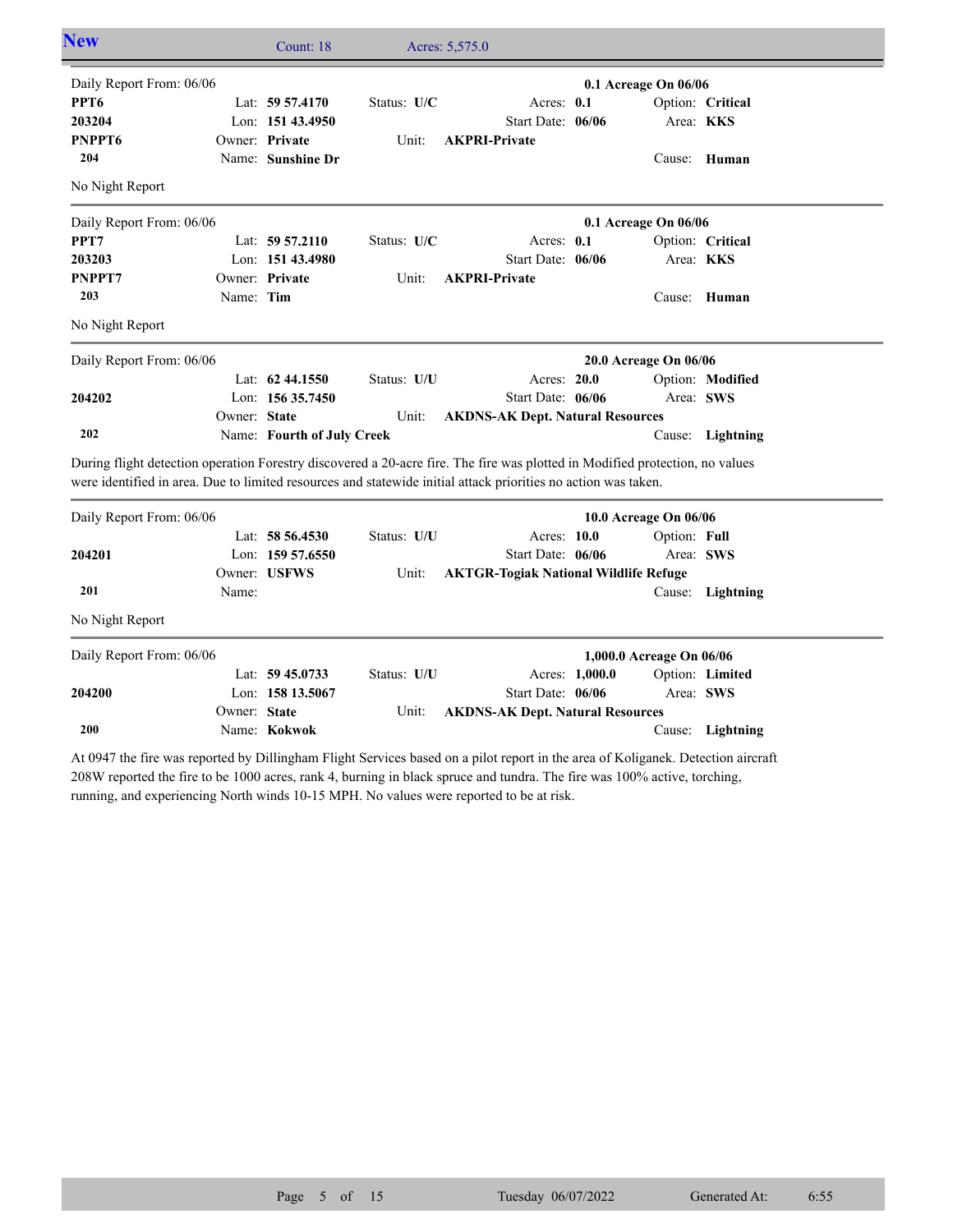|                                                                                                                                                                   |              | Count: 4                                                  | Acres: 35,020.3                                                                                                                                                                                                                                      |                                                                             |                 | Acreage Change: 10,000.0 |                                                                                    |
|-------------------------------------------------------------------------------------------------------------------------------------------------------------------|--------------|-----------------------------------------------------------|------------------------------------------------------------------------------------------------------------------------------------------------------------------------------------------------------------------------------------------------------|-----------------------------------------------------------------------------|-----------------|--------------------------|------------------------------------------------------------------------------------|
| Daily Report From: 06/06<br>PPM8<br>204186<br>PNPPM8<br>186                                                                                                       | Owner: State | Lat: 63 32.2166<br>Lon: 153 36.2167<br>Name: Rungun Creek | Status: S/U<br>Personnel: 23<br>Unit:                                                                                                                                                                                                                | Acres: 13.0<br>Start Date: 06/05<br><b>AKDNS-AK Dept. Natural Resources</b> |                 |                          | No Acreage Change Since 06/05<br>Option: Modified<br>Area: SWS<br>Cause: Lightning |
| Type 2 crew is on order for $6/7$ .                                                                                                                               |              |                                                           | The fire is 95% contained, with most activity observed on the Western and Southern flanks. Several areas continue to hold<br>heat. The fire is 20-30% active with smoldering and creeping observed. The Big River Crew was mobilized. One additional |                                                                             |                 |                          |                                                                                    |
| Daily Report From: 06/06                                                                                                                                          |              |                                                           |                                                                                                                                                                                                                                                      |                                                                             |                 |                          | 5,000.0 Acreage Change Since 06/05                                                 |
| PPM <sub>5</sub>                                                                                                                                                  |              | Lat: 63 40.6440                                           | Status: S/U                                                                                                                                                                                                                                          |                                                                             | Acres: 10,000.0 |                          | Option: Limited                                                                    |
| 231185                                                                                                                                                            |              | Lon: 153 34.3380                                          | Personnel: 8                                                                                                                                                                                                                                         | Start Date: 06/05                                                           |                 |                          | Area: TAD                                                                          |
| PDPPM5                                                                                                                                                            | Owner: State |                                                           | Unit:                                                                                                                                                                                                                                                | <b>AKDNS-AK Dept. Natural Resources</b>                                     |                 |                          |                                                                                    |
| 185                                                                                                                                                               |              | Name: Hog Butte                                           |                                                                                                                                                                                                                                                      |                                                                             |                 |                          | Cause: Lightning                                                                   |
| Fire observations made by 9VS. Fire has grown to 10000 acres, burning in tundra and black spruce. At time of observation,<br>preparations will continue tomorrow. |              |                                                           | the fire had a 60% active perimeter, and 15-30 foot flame lengths. After observations, action was ordered to protect an<br>allotment 4 miles east of the fire. J-90 deployed 8 smokejumpers to assess and begin allotment protection. Allotment      |                                                                             |                 |                          |                                                                                    |
| Daily Report From: 06/06                                                                                                                                          |              |                                                           |                                                                                                                                                                                                                                                      |                                                                             |                 |                          | No Acreage Change Since 06/05                                                      |
| PPH <sub>9</sub>                                                                                                                                                  |              | Lat: 65 10.8067                                           | Status: S/U                                                                                                                                                                                                                                          | Acres: 7.3                                                                  |                 |                          | Option: Modified                                                                   |
| 231181                                                                                                                                                            |              | Lon: 150 18.5767                                          | Personnel: 10                                                                                                                                                                                                                                        | Start Date: 06/04                                                           |                 |                          | Area: TAD                                                                          |
| PDPPH9<br>181                                                                                                                                                     | Owner: State | Name: Omega Creek                                         | Unit:                                                                                                                                                                                                                                                | <b>AKDNS-AK Dept. Natural Resources</b>                                     |                 | Cause:                   | Human                                                                              |
| tentative demobilization has been changed to Wednesday evening.                                                                                                   |              |                                                           | Firefighters continued mop up operations. Upon finding a substantial amount of heat still present after the initial grid,                                                                                                                            |                                                                             |                 |                          |                                                                                    |
| Daily Report From: 06/06                                                                                                                                          |              |                                                           |                                                                                                                                                                                                                                                      |                                                                             |                 |                          | 5,000.0 Acreage Change Since 06/05                                                 |
| PN6K                                                                                                                                                              |              | Lat: 62 21.9483                                           | Status: S/U                                                                                                                                                                                                                                          |                                                                             | Acres: 25,000.0 |                          | Option: Limited                                                                    |
| 232160                                                                                                                                                            |              | Lon: 162 47.9633                                          | Personnel: 11                                                                                                                                                                                                                                        | Start Date: 05/31                                                           |                 |                          | Area: GAD                                                                          |
| <b>PDPN6K</b>                                                                                                                                                     |              | Owner: USFWS                                              | Unit:                                                                                                                                                                                                                                                | <b>AKYDR-Yukon Delta National Wildlife Refuge</b>                           |                 |                          |                                                                                    |
| 160                                                                                                                                                               |              | Name: East Fork                                           |                                                                                                                                                                                                                                                      |                                                                             |                 |                          | Cause: Lightning                                                                   |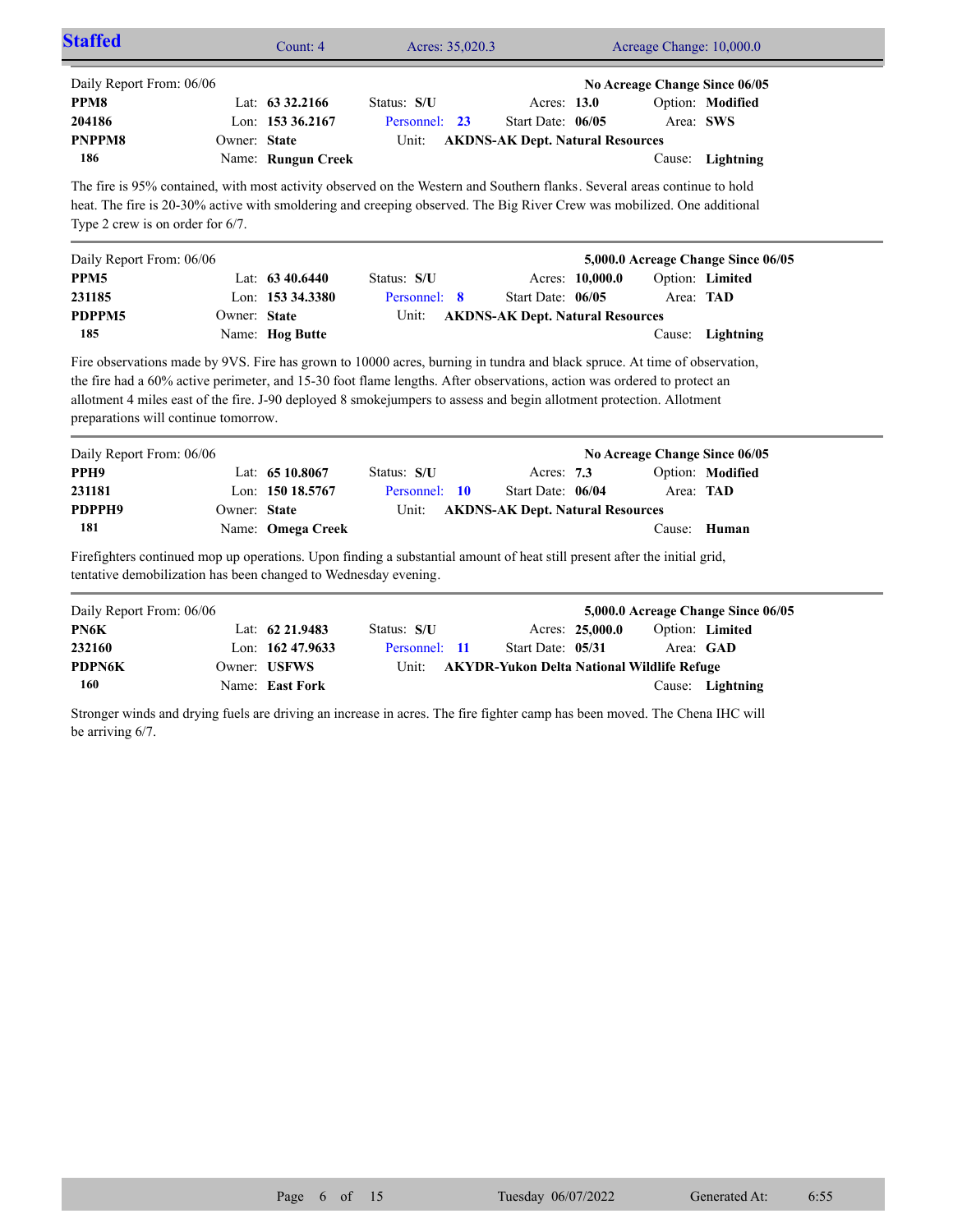| Last Report: 06/05                                          |                   |                       |             |                                                                                                                    | 2.0 Acreage On 06/05           |                  |
|-------------------------------------------------------------|-------------------|-----------------------|-------------|--------------------------------------------------------------------------------------------------------------------|--------------------------------|------------------|
|                                                             |                   | Lat: 61 34.7770       | Status: U/U | Acres: $2.0$                                                                                                       |                                | Option: Limited  |
| 204198                                                      |                   | Lon: 156 00.7260      |             | Start Date: 06/05                                                                                                  | Area: SWS                      |                  |
|                                                             | Owner: <b>BLM</b> |                       | Unit:       | <b>AKADD-Anchorage Field Office</b>                                                                                |                                |                  |
| 198                                                         |                   | Name: Stony River     |             |                                                                                                                    |                                | Cause: Lightning |
| Last Report: 06/05                                          |                   |                       |             |                                                                                                                    | 3.0 Acreage On 06/05           |                  |
|                                                             |                   | Lat: $61\,34.5520$    | Status: U/U | Acres: $3.0$                                                                                                       |                                | Option: Limited  |
| 204197                                                      |                   | Lon: 155 51.0000      |             | Start Date: 06/05                                                                                                  | Area: SWS                      |                  |
|                                                             | Owner: BLM        |                       | Unit:       | <b>AKADD-Anchorage Field Office</b>                                                                                |                                |                  |
| 197                                                         |                   | Name: Gagaryah River  |             |                                                                                                                    |                                | Cause: Lightning |
| Last Report: 06/05                                          |                   |                       |             |                                                                                                                    | 2.0 Acreage On 06/05           |                  |
| PPT5                                                        |                   | Lat: $64\,54.8400$    | Status: U/C | Acres: 2.0                                                                                                         |                                | Option: Critical |
| 211195                                                      |                   | Lon: 148 13.7530      |             | Start Date: 06/05                                                                                                  | Area: FAS                      |                  |
|                                                             |                   | Owner: County         | Unit:       | <b>AKAKS-Fairbanks North Star Borough</b>                                                                          |                                |                  |
| 195                                                         |                   | Name: Murphy Dome Rd  |             |                                                                                                                    | Cause:                         | Undetermined     |
| Last Report: 06/05                                          |                   |                       |             |                                                                                                                    | 0.5 Acreage On 06/05           |                  |
|                                                             |                   | Lat: 60 33.7470       | Status: U/U | Acres: $0.5$                                                                                                       |                                | Option: Limited  |
| 204193                                                      |                   | Lon: $15645.9050$     |             | Start Date: 06/05                                                                                                  | Area: SWS                      |                  |
|                                                             | Owner: State      |                       | Unit:       | <b>AKDNS-AK Dept. Natural Resources</b>                                                                            |                                |                  |
| 193                                                         |                   | Name: Cabin Creek     |             |                                                                                                                    |                                | Cause: Lightning |
| Last Report: 06/05                                          |                   |                       |             |                                                                                                                    | 1.6 Acreage On 06/05           |                  |
|                                                             |                   | Lat: $6407.5180$      | Status: U/C | Acres: 1.6                                                                                                         |                                | Option: Critical |
| 212192                                                      |                   | Lon: $14542.1850$     |             | Start Date: 06/05                                                                                                  | Area: DAS                      |                  |
|                                                             |                   | Owner: Private        | Unit:       | <b>AKPRI-Private</b>                                                                                               |                                |                  |
| 192                                                         |                   | Name: New Hope Rd     |             |                                                                                                                    |                                | Cause: Human     |
| Daily Report From: 06/06                                    |                   |                       |             |                                                                                                                    | 0.2 Acreage Change Since 06/05 |                  |
| PPN7                                                        |                   | Lat: 63 38.3334       | Status: U/U | Acres: $0.3$                                                                                                       |                                | Option: Limited  |
|                                                             |                   | Lon: 149 12.3720      |             | Start Date: 06/05                                                                                                  | Area: TAD                      |                  |
| PDPPN7                                                      | Owner: NPS        |                       | Unit:       | <b>AKDEP-Denali National Park and Preserve</b>                                                                     |                                |                  |
| 191                                                         |                   | Name: Savage Jenny    |             |                                                                                                                    |                                | Cause: Lightning |
| activity. Fire will be monitored via air as weather allows. |                   |                       |             | Helicopter N970TH performed another reconnaissance of the area and found a .25-acre fire with no observed smoke or |                                |                  |
| Last Report: 06/05                                          |                   |                       |             |                                                                                                                    | 175.0 Acreage On 06/05         |                  |
| PPN3                                                        |                   | Lat: 61 32.1970       | Status: U/U | Acres: 175.0                                                                                                       |                                | Option: Limited  |
| 204190                                                      |                   | Lon: 155 04.6010      |             | Start Date: 06/05                                                                                                  | Area: SWS                      |                  |
|                                                             | Owner: BLM        |                       | Unit:       | <b>AKADD-Anchorage Field Office</b>                                                                                |                                |                  |
| 190                                                         |                   | Name: South Lime Lake |             |                                                                                                                    | Cause:                         | Lightning        |
| Last Report: 06/05                                          |                   |                       |             |                                                                                                                    | 10.0 Acreage On 06/05          |                  |
|                                                             |                   | Lat: 60 27.2210       | Status: U/U | Acres: 10.0                                                                                                        |                                | Option: Limited  |
| 204189                                                      |                   | Lon: 156 39.5220      |             | Start Date: 06/05                                                                                                  | Area: SWS                      |                  |
|                                                             | Owner: State      |                       | Unit:       | <b>AKDNS-AK Dept. Natural Resources</b>                                                                            |                                |                  |
| 189                                                         |                   | Name: Nushagak River  |             |                                                                                                                    | Cause:                         | Lightning        |
|                                                             |                   |                       |             |                                                                                                                    |                                |                  |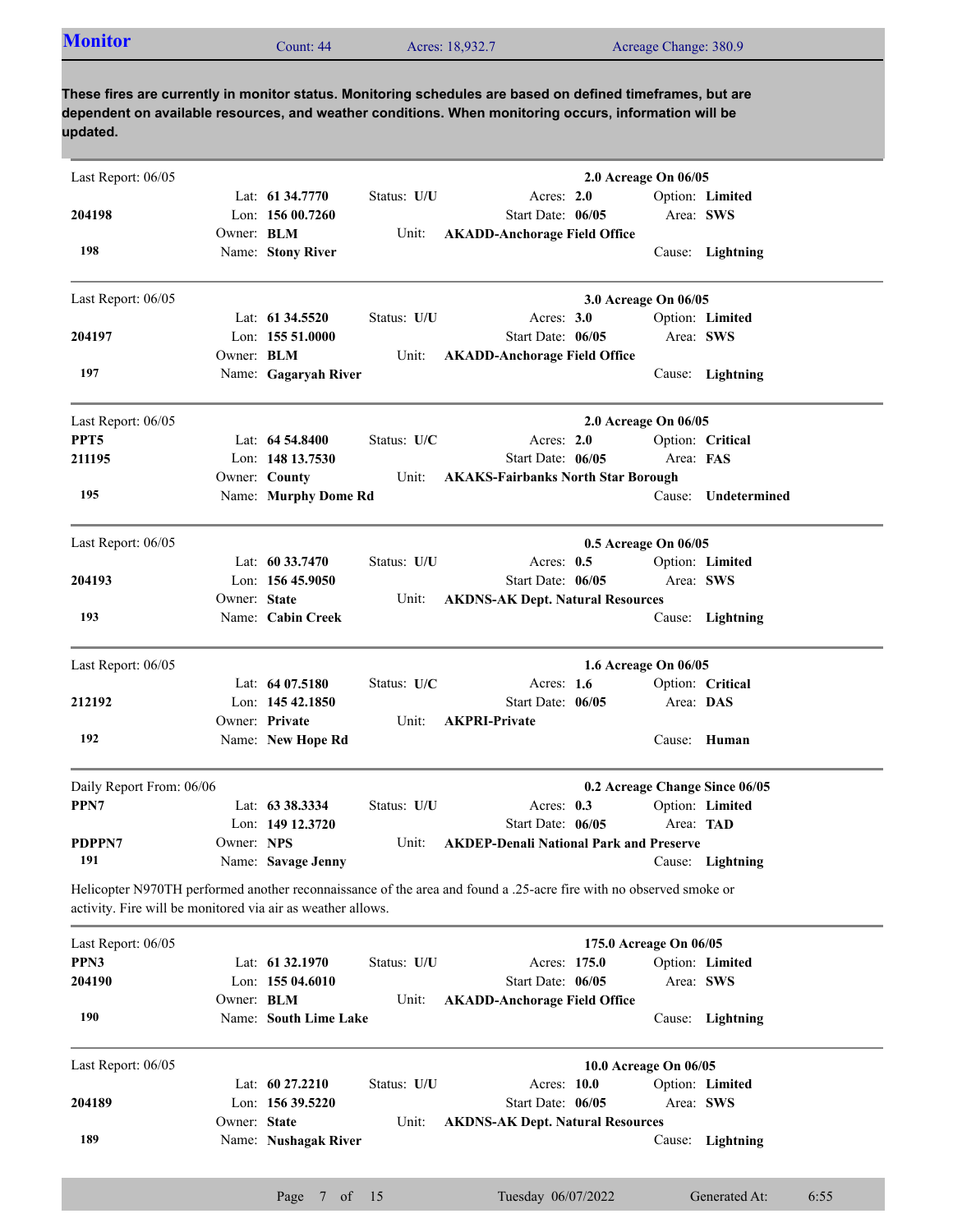| <b>Monitor</b><br>Acres: 18,932.7<br>Acreage Change: 380.9<br>Count: 44 |  |  |  |  |
|-------------------------------------------------------------------------|--|--|--|--|
|-------------------------------------------------------------------------|--|--|--|--|

| Last Report: 06/05                                           |              |                          |             |                                          | 50.0 Acreage On 06/05 |                               |
|--------------------------------------------------------------|--------------|--------------------------|-------------|------------------------------------------|-----------------------|-------------------------------|
|                                                              |              | Lat: $60\,59.6233$       | Status: U/U | Acres: 50.0                              |                       | Option: Limited               |
| 204188                                                       |              | Lon: 156 09.6383         |             | Start Date: 06/05                        |                       | Area: SWS                     |
|                                                              | Owner: State |                          | Unit:       | <b>AKDNS-AK Dept. Natural Resources</b>  |                       |                               |
| 188                                                          |              | Name: Hook Creek         |             |                                          |                       | Cause: Lightning              |
| Last Report: 06/05                                           |              |                          |             |                                          | 62.0 Acreage On 06/05 |                               |
| PPN <sub>2</sub>                                             |              | Lat: $62\,35.9870$       | Status: U/U | Acres: 62.0                              |                       | Option: Limited               |
| 214187                                                       |              | Lon: 145 48.3480         |             | Start Date: 06/05                        | Area: CRS             |                               |
| PNPPN2                                                       | Owner: BLM   |                          | Unit:       | <b>AKGLD-Glennallen Field Office</b>     |                       |                               |
| 187                                                          |              | Name: Fish Lake          |             |                                          |                       | Cause: Lightning              |
| Last Report: 06/05                                           |              |                          |             |                                          |                       | No Acreage Change Since 06/04 |
| PPR <sub>4</sub>                                             |              | Lat: $62$ 19.9500        | Status: U/U | Acres: 120.0                             |                       | Option: Limited               |
| 204183                                                       |              | Lon: 155 17.9300         |             | Start Date: 06/04                        | Area: SWS             |                               |
|                                                              | Owner: BLM   |                          | Unit:       | <b>AKADD-Anchorage Field Office</b>      |                       |                               |
| 183                                                          |              | Name: Tatlawiksuk        |             |                                          |                       | Cause: Lightning              |
| Daily Report From: 06/06                                     |              |                          |             |                                          |                       | No Acreage Change Since 06/05 |
| PPJ9                                                         |              | Lat: $58,50,5000$        | Status: U/C | Acres: 220.0                             |                       | Option: Modified              |
| 204182                                                       |              | Lon: 156 17.5800         |             | Start Date: 06/04                        | Area: SWS             |                               |
| PNPPJ9                                                       | Owner: State |                          | Unit:       | <b>AKDNS-AK Dept. Natural Resources</b>  |                       |                               |
| 182                                                          |              | Name: King Salmon Creek  |             |                                          |                       | Cause: Lightning              |
| The fire was contained. All fire personnel were demobilized. |              |                          |             |                                          |                       |                               |
| Last Report: 06/04                                           |              |                          |             |                                          | 0.1 Acreage On 06/04  |                               |
|                                                              |              | Lat: 61 35.9910          | Status: U/C | Acres: 0.1                               |                       | Option: Critical              |
| 201180                                                       |              | Lon: 149 27.7536         |             | Start Date: 06/04                        | Area: MSS             |                               |
|                                                              |              | Owner: Private           | Unit:       | <b>AKPRI-Private</b>                     |                       |                               |
| 180                                                          |              | Name: Spruce Roy         |             |                                          |                       | Cause: Human                  |
| Last Report: 06/04                                           |              |                          |             |                                          |                       | No Acreage Change Since 06/03 |
| PPF1                                                         |              | Lat: $64\,42.5167$       | Status: U/U | Acres: 0.1                               | Option: Full          |                               |
|                                                              |              | Lon: 155 29.5267         |             | Start Date: 06/03                        |                       | Area: GAD                     |
| PDPPF1                                                       |              | Owner: ANCSA             |             | Unit: AKVLN-Dineega Corporation          |                       |                               |
| 179                                                          |              | Name: Ruby Dump          |             |                                          |                       | Cause: Human                  |
| Last Report: 06/03                                           |              |                          |             |                                          | 0.1 Acreage On 06/03  |                               |
| PPE4                                                         |              | Lat: 61 56.3310          | Status: U/U | Acres: 0.1                               | Option: Full          |                               |
|                                                              |              | Lon: 162 52.4760         |             | Start Date: 06/03                        |                       | Area: GAD                     |
| PDPPE4                                                       |              | Owner: ANCSA             | Unit:       | <b>AKVLN-Pilot Station, Incorporated</b> |                       |                               |
| 176                                                          |              | Name: PILOT STATION DUMP |             |                                          |                       | Cause: Human                  |
| Last Report: 06/04                                           |              |                          |             |                                          |                       | No Acreage Change Since 06/03 |
|                                                              |              | Lat: $62\,06.1833$       | Status: U/C | Acres: 0.5                               |                       | Option: Critical              |
| 214174                                                       |              | Lon: 145 32,2450         |             | Start Date: 06/03                        | Area: CRS             |                               |
|                                                              | Owner: State |                          | Unit:       | <b>AKAKS-University of Alaska</b>        |                       |                               |
| 174                                                          |              | Name: Old Dump Road 2    |             |                                          |                       | Cause: Human                  |
|                                                              |              |                          |             |                                          |                       |                               |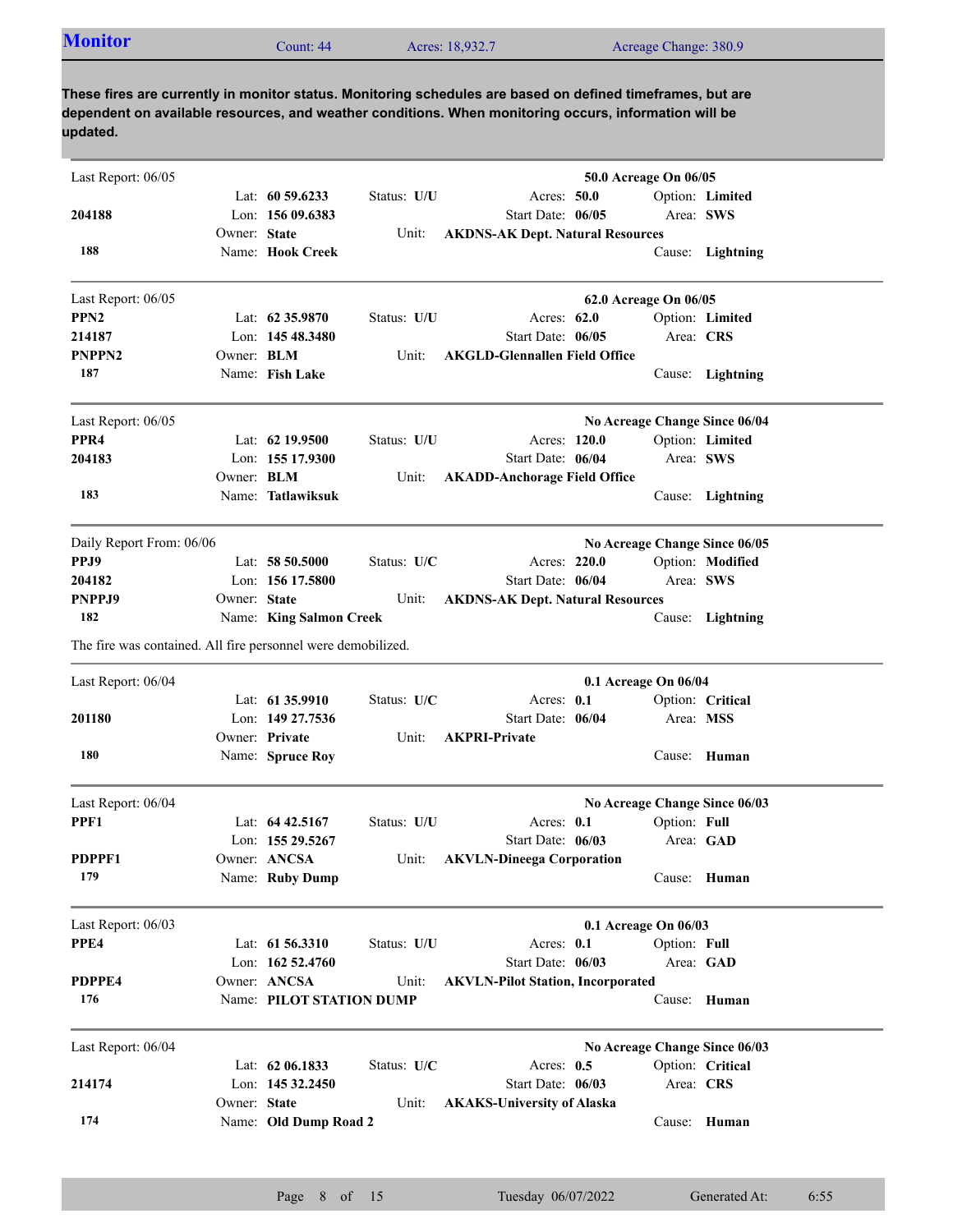| <b>Monitor</b><br>Acreage Change: 380.9<br>Acres: 18,932.7<br>Count: 44 |  |
|-------------------------------------------------------------------------|--|
|-------------------------------------------------------------------------|--|

| Last Report: 06/02                |                   |                       |             |                                                   | 10.0 Acreage On 06/02         |                     |
|-----------------------------------|-------------------|-----------------------|-------------|---------------------------------------------------|-------------------------------|---------------------|
| PN9M                              |                   | Lat: $5905.8400$      | Status: U/U | Acres: 10.0                                       | Option: Full                  |                     |
| 204172                            |                   | Lon: $15833.2700$     |             | Start Date: 06/02                                 | Area: SWS                     |                     |
| PNPN9M                            | Owner: City       |                       | Unit:       | <b>AKAKS-Dillingham, City of</b>                  |                               |                     |
| 172                               |                   | Name: Dillingham Dump |             |                                                   | Cause:                        | <b>Undetermined</b> |
|                                   |                   |                       |             |                                                   |                               |                     |
| Last Report: 06/02                |                   |                       |             |                                                   | 0.1 Acreage On 06/02          |                     |
|                                   |                   | Lat: $6135.8600$      | Status: U/C | Acres: $0.1$                                      |                               | Option: Critical    |
| 201167                            |                   | Lon: $14925.0100$     |             | Start Date: 06/02                                 | Area: MSS                     |                     |
|                                   |                   | Owner: Private        | Unit:       | <b>AKPRI-Private</b>                              |                               |                     |
| 167                               |                   | Name: Peck 2          |             |                                                   | Cause: Human                  |                     |
| Last Report: 06/01                |                   |                       |             |                                                   | 2.0 Acreage On 06/01          |                     |
|                                   |                   | Lat: 59 07.5150       | Status: U/U | Acres: 2.0                                        | Option: Full                  |                     |
| 204166                            |                   | Lon: 161 33.5630      |             | Start Date: 06/01                                 | Area: SWS                     |                     |
|                                   |                   | Owner: ANCSA          | Unit:       | <b>AKVLN-Kiutsarak, Incorporated</b>              |                               |                     |
| 166                               |                   | Name: Mumtrak Hill    |             |                                                   | Cause:                        | Undetermined        |
|                                   |                   |                       |             |                                                   |                               |                     |
| Last Report: 06/01<br><b>PN78</b> |                   |                       |             |                                                   | 1.0 Acreage On 06/01          |                     |
|                                   |                   | Lat: 63 57.0767       | Status: U/U | Acres: $1.0$                                      |                               | Option: Limited     |
|                                   |                   | Lon: 146 17.6400      |             | Start Date: 06/01                                 | Area: MID                     |                     |
| PDPN78<br>164                     | Owner: <b>DOD</b> |                       | Unit:       | <b>AKFWQ-Fort Wainwright, Donnelly TA</b>         |                               |                     |
|                                   |                   | Name: Oklahoma 3      |             |                                                   | Cause: Human                  |                     |
| Last Report: 05/31                |                   |                       |             |                                                   | 0.5 Acreage On 05/31          |                     |
| PN6X                              |                   | Lat: 63 56.9772       | Status: U/U | Acres: $0.5$                                      |                               | Option: Limited     |
|                                   |                   | Lon: 146 17.3880      |             | Start Date: 05/31                                 | Area: MID                     |                     |
| <b>PDPN6X</b>                     | Owner: <b>DOD</b> |                       | Unit:       | <b>AKFWQ-Fort Wainwright, Donnelly TA</b>         |                               |                     |
| 161                               |                   | Name: Oklahoma 2      |             |                                                   | Cause: Human                  |                     |
| Last Report: 06/01                |                   |                       |             |                                                   | No Acreage Change Since 05/31 |                     |
| PN5C                              |                   | Lat: 62 49.3776       | Status: U/C | Acres: $41.0$                                     | Option: Full                  |                     |
|                                   |                   | Lon: 163 18.0480      |             | Start Date: 05/30                                 | Area: GAD                     |                     |
| PDPN5C                            |                   | Owner: USFWS          | Unit:       | <b>AKYDR-Yukon Delta National Wildlife Refuge</b> |                               |                     |
| 158                               |                   | Name: Pastolik River  |             |                                                   |                               | Cause: Lightning    |
| Last Report: 06/01                |                   |                       |             |                                                   | No Acreage Change Since 05/31 |                     |
| PN5B                              |                   | Lat: 63 01.6776       | Status: U/C | Acres: 234.0                                      | Option: Full                  |                     |
|                                   |                   | Lon: 163 03.6660      |             | Start Date: 05/30                                 | Area: GAD                     |                     |
| PDPN5B                            |                   | Owner: ANCSA          | Unit:       | <b>AKVLN-Kotlik Yupik Corporation</b>             |                               |                     |
| 157                               |                   | Name: Hogback Hill    |             |                                                   |                               | Cause: Lightning    |
|                                   |                   |                       |             |                                                   |                               |                     |
| Last Report: 05/30                |                   | Lat: 61 37.2517       |             | Acres: 0.1                                        | 0.1 Acreage On 05/30          |                     |
|                                   |                   | Lon: 149 23.3217      | Status: U/C | Start Date: 05/30                                 | Area: MSS                     | Option: Critical    |
| 201153                            |                   | Owner: Private        |             | <b>AKPRI-Private</b>                              |                               |                     |
| 153                               |                   |                       | Unit:       |                                                   | Cause:                        | Undetermined        |
|                                   |                   | Name: Kings River     |             |                                                   |                               |                     |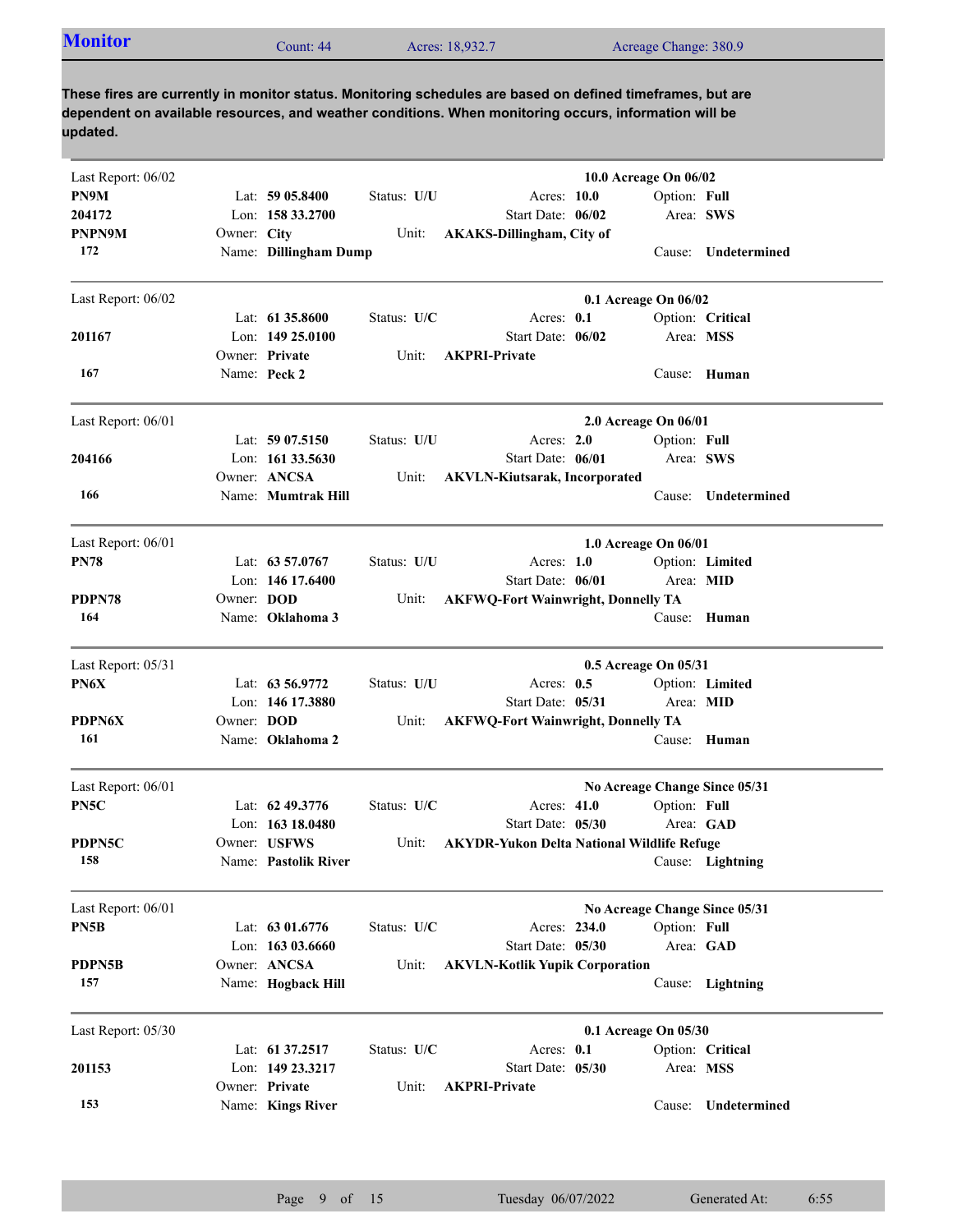|  | <b>Monitor</b> | Count: 44 | Acres: 18,932.7 | Acreage Change: 380.9 |  |
|--|----------------|-----------|-----------------|-----------------------|--|
|--|----------------|-----------|-----------------|-----------------------|--|

| Daily Report From: 06/06 |            |                     |             |                                                |                  | No Acreage Change Since 06/05 |
|--------------------------|------------|---------------------|-------------|------------------------------------------------|------------------|-------------------------------|
| PN4F                     |            | Lat: $5813.1470$    | Status: U/U |                                                | Acres: $6,632.0$ | <b>Option:</b> Limited        |
| 204151                   |            | Lon: $15557.9730$   |             | Start Date: 05/29                              |                  | Area: SWS                     |
| PNPN4F                   | Owner: NPS |                     | Unit:       | <b>AKKAP-Katmai National Park and Preserve</b> |                  |                               |
| 151                      |            | Name: Contact Creek |             |                                                |                  | Cause: Lightning              |

The fire was flown by detection aircraft N208W, the fire was reported to be smoldering and creeping with winds from the West at 5-15 mph. A heavy smoke inversion was observed with wind laying the smoke flat to the ground. The fire was backing to the West and East, with most spread observed to the East.

| Last Report: 06/02 |              |                     |             |                                         |                      | No Acreage Change Since 05/30 |
|--------------------|--------------|---------------------|-------------|-----------------------------------------|----------------------|-------------------------------|
| PN3C               |              | Lat: $6511.9280$    | Status: U/C | Acres: $1.6$                            | Option: Full         |                               |
| 231148             |              | Lon: 152 02.1180    |             | Start Date: 05/29                       | Area: TAD            |                               |
| PDPN3C             |              | Owner: Private      | Unit:       | <b>AKPRI-Private</b>                    |                      |                               |
| 148                |              | Name: White Alice   |             |                                         |                      | Cause: Human                  |
| Last Report: 05/27 |              |                     |             |                                         | 0.1 Acreage On 05/27 |                               |
| PN1T               |              | Lat: $62\,55.2318$  | Status: U/U | Acres: $0.1$                            | Option: Full         |                               |
| 231143             |              | Lon: 160 05.4060    |             | Start Date: 05/27                       |                      | Area: GAD                     |
| PDPN1T             |              | Owner: ANCSA        | Unit:       | <b>AKVLN-Hee-yea-Lindge Corporation</b> |                      |                               |
| 143                |              | Name: Grayling Dump |             |                                         |                      | Cause: Human                  |
| Last Report: 05/31 |              |                     |             |                                         |                      | No Acreage Change Since 05/27 |
|                    |              | Lat: $64\,47.5233$  | Status: U/C | Acres: $0.1$                            |                      | Option: Critical              |
| 211140             |              | Lon: 147 24.5467    |             | Start Date: 05/27                       | Area: FAS            |                               |
|                    | Owner: State |                     | Unit:       | <b>AKDNS-AK Dept. Natural Resources</b> |                      |                               |
| 140                |              | Name: Marigold      |             |                                         | Cause:               | Undetermined                  |
| Last Report: 05/26 |              |                     |             |                                         | 5.0 Acreage On 05/26 |                               |
| PNY6               |              | Lat: $60\,53.6667$  | Status: U/C | Acres: $5.0$                            | Option: Full         |                               |
| 204139             |              | Lon: 162 31.6667    |             | Start Date: 05/26                       | Area: SWS            |                               |
| PNPNY <sub>6</sub> |              | Owner: ANCSA        | Unit:       | <b>AKVLN-Kasigluk, Incorporated</b>     |                      |                               |
| 139                |              | Name: Kasigluk      |             |                                         |                      | Cause: Undetermined           |
| Last Report: 05/31 |              |                     |             |                                         |                      | No Acreage Change Since 05/28 |
| PNV1               |              | Lat: 59 50.9380     | Status: U/C | Acres: 13.3                             |                      | Option: Critical              |
| 203134             |              | Lon: 150 58.3750    |             | Start Date: 05/25                       | Area: KKS            |                               |
| PNPNV1             | Owner: State |                     | Unit:       | <b>AKDNS-AK Dept. Natural Resources</b> |                      |                               |
| 134                |              | Name: Caribou       |             |                                         |                      | Cause: Human                  |
| Last Report: 05/22 |              |                     |             |                                         |                      | No Acreage Change Since 05/21 |
| PNC3               |              | Lat: $64\,55.7600$  | Status: U/U | Acres: $40.8$                           |                      | Option: Modified              |
|                    |              | Lon: 161 11.3517    |             | Start Date: 05/21                       |                      | Area: GAD                     |
| PDPNC3             |              | Owner: ANCSA        | Unit:       | <b>AKVLN-Koyuk Native Corporation</b>   |                      |                               |
| 121                |              | Name: Koyuk Dump    |             |                                         |                      | Cause: Human                  |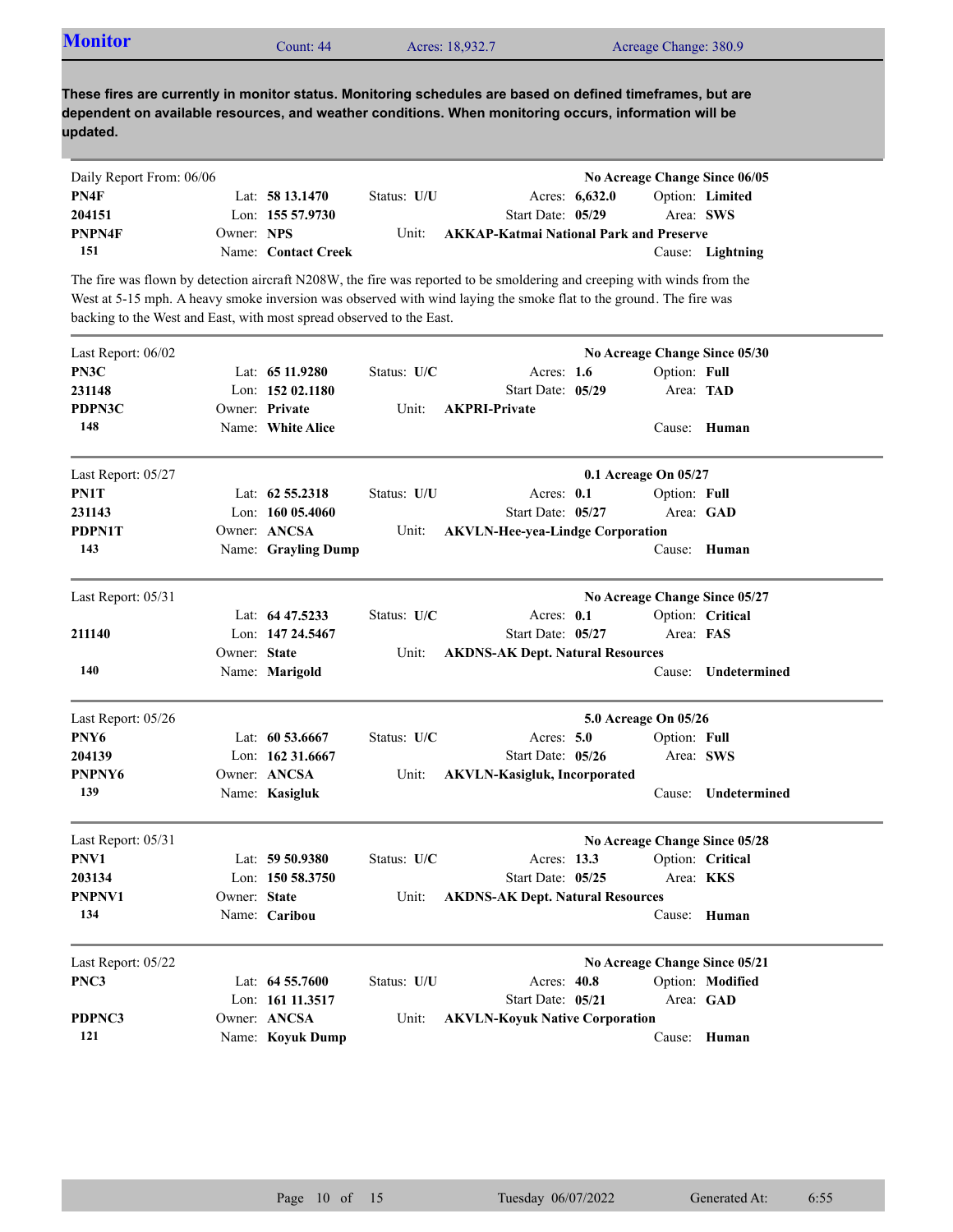| <b>Monitor</b><br>Acres: 18,932.7<br>Acreage Change: 380.9<br>Count: 44 |  |
|-------------------------------------------------------------------------|--|
|-------------------------------------------------------------------------|--|

| Last Report: 05/21 |              | Lat: 59 31.5960         | Status: U/C | Acres: 0.1                                          | No Acreage Change Since 05/20<br>Option: Full |                                 |
|--------------------|--------------|-------------------------|-------------|-----------------------------------------------------|-----------------------------------------------|---------------------------------|
| 203113             |              | Lon: 151 26.3920        |             | Start Date: 05/20                                   | Area: <b>KKS</b>                              |                                 |
|                    |              | Owner: Private          | Unit:       | <b>AKPRI-Private</b>                                |                                               |                                 |
| 113                |              | Name: Sadie Cove        |             |                                                     |                                               | Cause: Human                    |
| Last Report: 05/20 |              |                         |             |                                                     | 0.1 Acreage On 05/20                          |                                 |
|                    |              | Lat: $63\,53.7350$      | Status: U/C | Acres: $0.1$                                        |                                               | Option: Limited                 |
| 212111             |              | Lon: $14508.1200$       |             | Start Date: 05/20                                   | Area: DAS                                     |                                 |
|                    | Owner: State |                         | Unit:       | <b>AKDNS-AK Dept. Natural Resources</b>             |                                               |                                 |
| 111                |              | Name: Barley Way        |             |                                                     | Cause:                                        | Undetermined                    |
| Last Report: 05/20 |              |                         |             |                                                     | 0.1 Acreage On 05/20                          |                                 |
| PM9B               |              | Lat: $6505.8410$        | Status: U/U | Acres: 0.1                                          |                                               | Option: Limited                 |
|                    |              | Lon: $141\,38.3700$     |             | Start Date: 05/20                                   |                                               | Area: UYD                       |
| PDPM9B             | Owner: NPS   |                         | Unit:       | <b>AKYCP-Yukon-Charley Rivers National Preserve</b> |                                               |                                 |
| 109                |              | Name: Trout Creek       |             |                                                     |                                               | Cause: Lightning                |
| Last Report: 05/23 |              |                         |             |                                                     |                                               | 25.7 Acreage Change Since 05/20 |
| PM9D               |              | Lat: $6501.5850$        | Status: U/U | Acres: 25.8                                         |                                               | Option: Modified                |
|                    |              | Lon: 141 14.8017        |             | Start Date: 05/20                                   |                                               | Area: UYD                       |
| PDPM9D             |              | Owner: ANCSA            | Unit:       | <b>AKDYN-Doyon, Limited</b>                         |                                               |                                 |
| 108                |              | Name: Windfall Mountain |             |                                                     |                                               | Cause: Lightning                |
| Last Report: 05/19 |              |                         |             |                                                     | No Acreage Change Since 05/18                 |                                 |
| PM7S               |              | Lat: $59\,48.9260$      | Status: U/C | Acres: $1.5$                                        |                                               | Option: Critical                |
| 203101             |              | Lon: $15105.4650$       |             | Start Date: 05/18                                   | Area: KKS                                     |                                 |
| PNPM7S             |              | Owner: Private          | Unit:       | <b>AKPRI-Private</b>                                |                                               |                                 |
| 101                |              | Name: Olia Court        |             |                                                     | Cause:                                        | Human                           |
| Last Report: 05/18 |              |                         |             |                                                     | No Acreage Change Since 05/17                 |                                 |
|                    |              | Lat: $60\,31.9040$      | Status: U/C | Acres: $0.1$                                        |                                               | Option: Critical                |
| 203099             |              | Lon: 150 47.9930        |             | Start Date: 05/17                                   | Area: KKS                                     |                                 |
|                    |              | Owner: Private          | Unit:       | <b>AKPRI-Private</b>                                |                                               |                                 |
| 099                | Name: Adele  |                         |             |                                                     |                                               | Cause: Human                    |
| Last Report: 05/20 |              |                         |             |                                                     | No Acreage Change Since 05/19                 |                                 |
| PM5M               |              | Lat: $58\,36.4200$      | Status: U/C | Acres: 24.3                                         |                                               | Option: Unplanned               |
| 204096             |              | Lon: 159 57.9600        |             | Start Date: 05/17                                   | Area: SWS                                     |                                 |
| PNPM5M             | Owner: State |                         | Unit:       | <b>AKDNS-AK Dept. Natural Resources</b>             |                                               |                                 |
| 096                |              | Name: Walrus Islands    |             |                                                     | Cause:                                        | Undetermined                    |
| Last Report: 05/16 |              |                         |             |                                                     | 29.2 Acreage On 05/16                         |                                 |
| <b>PM38</b>        |              | Lat: 59 42.6226         | Status: U/C | Acres: 29.2                                         | Option: Full                                  |                                 |
| 204090             |              | Lon: 161 53.2962        |             | Start Date: 05/16                                   | Area: SWS                                     |                                 |
| PNPM38             |              | Owner: ANCSA            | Unit:       | <b>AKVLN-Qanirtuuq, Incorporated</b>                |                                               |                                 |
| 090                |              | Name: Arolik            |             |                                                     | Cause:                                        | Undetermined                    |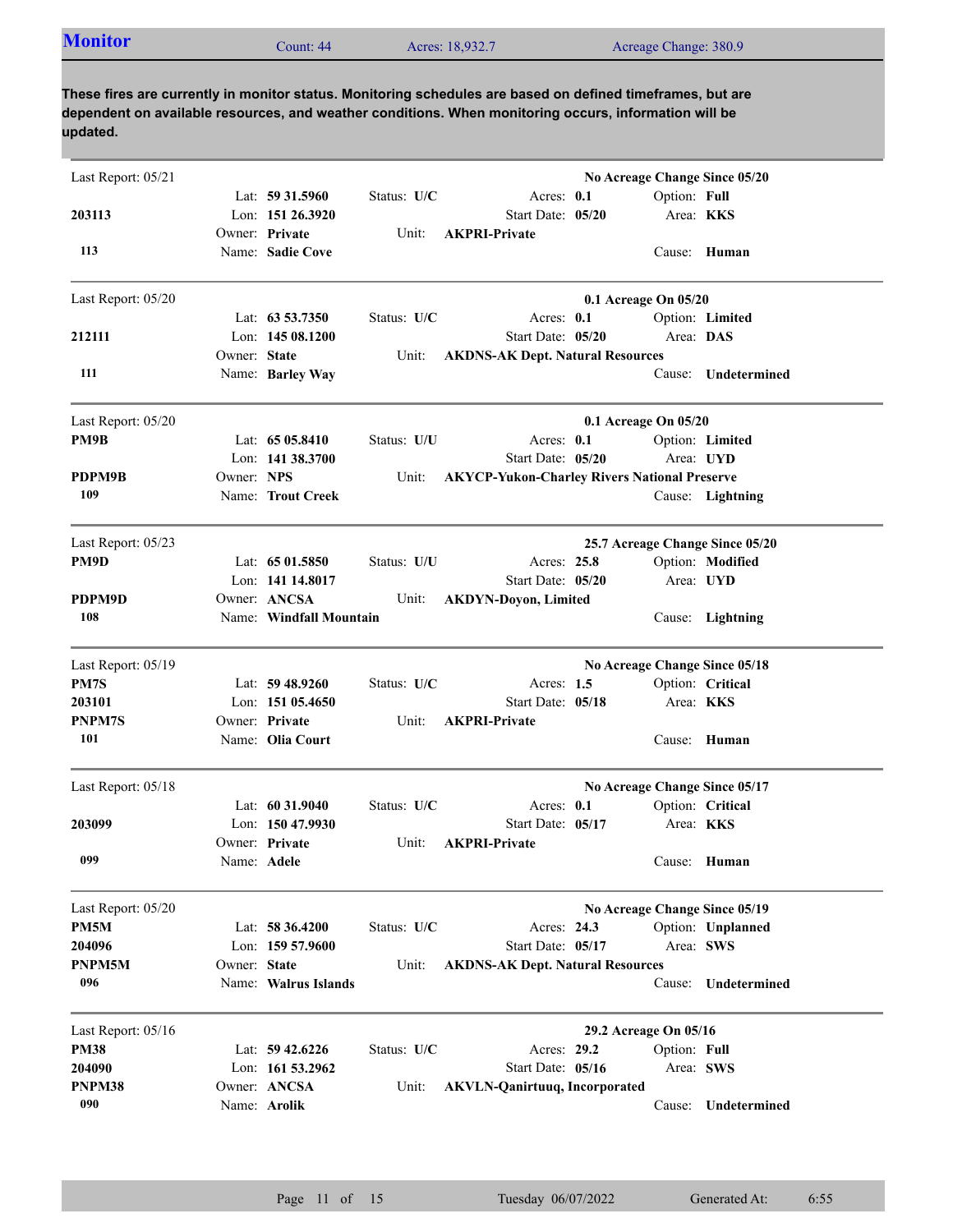| <b>Monitor</b> |           |                 |                       |
|----------------|-----------|-----------------|-----------------------|
|                | Count: 44 | Acres: 18,932.7 | Acreage Change: 380.9 |

| Last Report: 05/12 |              |                                   |             | 0.2 Acreage On 05/12                              |                 |              |                               |  |
|--------------------|--------------|-----------------------------------|-------------|---------------------------------------------------|-----------------|--------------|-------------------------------|--|
|                    |              | Lat: 60 27.8230                   | Status: U/C | Acres: $0.2$                                      |                 |              | Option: Critical              |  |
| 203079             |              | Lon: 151 10.3720                  |             | Start Date: 05/12                                 |                 | Area: KKS    |                               |  |
|                    | Owner: State |                                   | Unit:       | <b>AKDNS-AK Dept. Natural Resources</b>           |                 |              |                               |  |
| 079                |              | Name: Wendy Lane                  |             |                                                   |                 |              | Cause: Human                  |  |
| Last Report: 06/04 |              |                                   |             |                                                   |                 |              | No Acreage Change Since 05/18 |  |
|                    |              | Lat: 51 57.2683                   | Status: U/U | Acres: 919.6                                      |                 |              | Option: Unplanned             |  |
| 204078             |              | Lon: 176 38.7183                  |             | Start Date: 05/08                                 |                 | Area: SWS    |                               |  |
|                    | Owner: DOD   |                                   | Unit:       | <b>AKNVQ-U.S. Navy</b>                            |                 |              |                               |  |
| 078                | Name: Adak   |                                   |             |                                                   |                 | Cause:       | Human                         |  |
| Last Report: 05/29 |              |                                   |             |                                                   |                 |              | No Acreage Change Since 05/12 |  |
| PMS1               |              | Lat: 61 43.9700                   | Status: U/C | Acres: 0.1                                        |                 | Option: Full |                               |  |
| 201077             |              | Lon: $14901.7300$                 |             | Start Date: 05/12                                 |                 | Area: MSS    |                               |  |
| <b>PNPMS1</b>      | Owner: State |                                   | Unit:       | <b>AKDNS-AK Dept. Natural Resources</b>           |                 |              |                               |  |
| 077                |              | Name: Buffalo Mine Coal Seam 2022 |             |                                                   |                 |              | Cause: Lightning              |  |
| Last Report: 05/08 |              |                                   |             | 0.3 Acreage On 05/08                              |                 |              |                               |  |
| PL8P               |              | Lat: $6029.5500$                  | Status: Out | Acres: $0.3$                                      |                 | Option: Full |                               |  |
| 203057             |              | Lon: $14959.2600$                 |             | Start Date: 05/08                                 |                 | Area: KKS    |                               |  |
| P0PL8P             | Owner: USFS  |                                   | Unit:       | <b>AKCGF-Chugach National Forest</b>              |                 |              |                               |  |
| 057                |              | Name: West Juneau                 |             |                                                   |                 | Cause:       | Undetermined                  |  |
| Last Report: 05/23 |              |                                   |             |                                                   |                 |              | No Acreage Change Since 04/26 |  |
| PKS1               |              | Lat: 60 32.1500                   | Status: U/U |                                                   | Acres: 10,302.5 |              | Option: Limited               |  |
| 204012             |              | Lon: 160 54.7500                  |             | Start Date: 04/16                                 |                 | Area: SWS    |                               |  |
| <b>PNPKS1</b>      |              | Owner: USFWS                      | Unit:       | <b>AKYDR-Yukon Delta National Wildlife Refuge</b> |                 |              |                               |  |
| 012                |              | Name: Kwethluk                    |             |                                                   |                 |              | Cause: Undetermined           |  |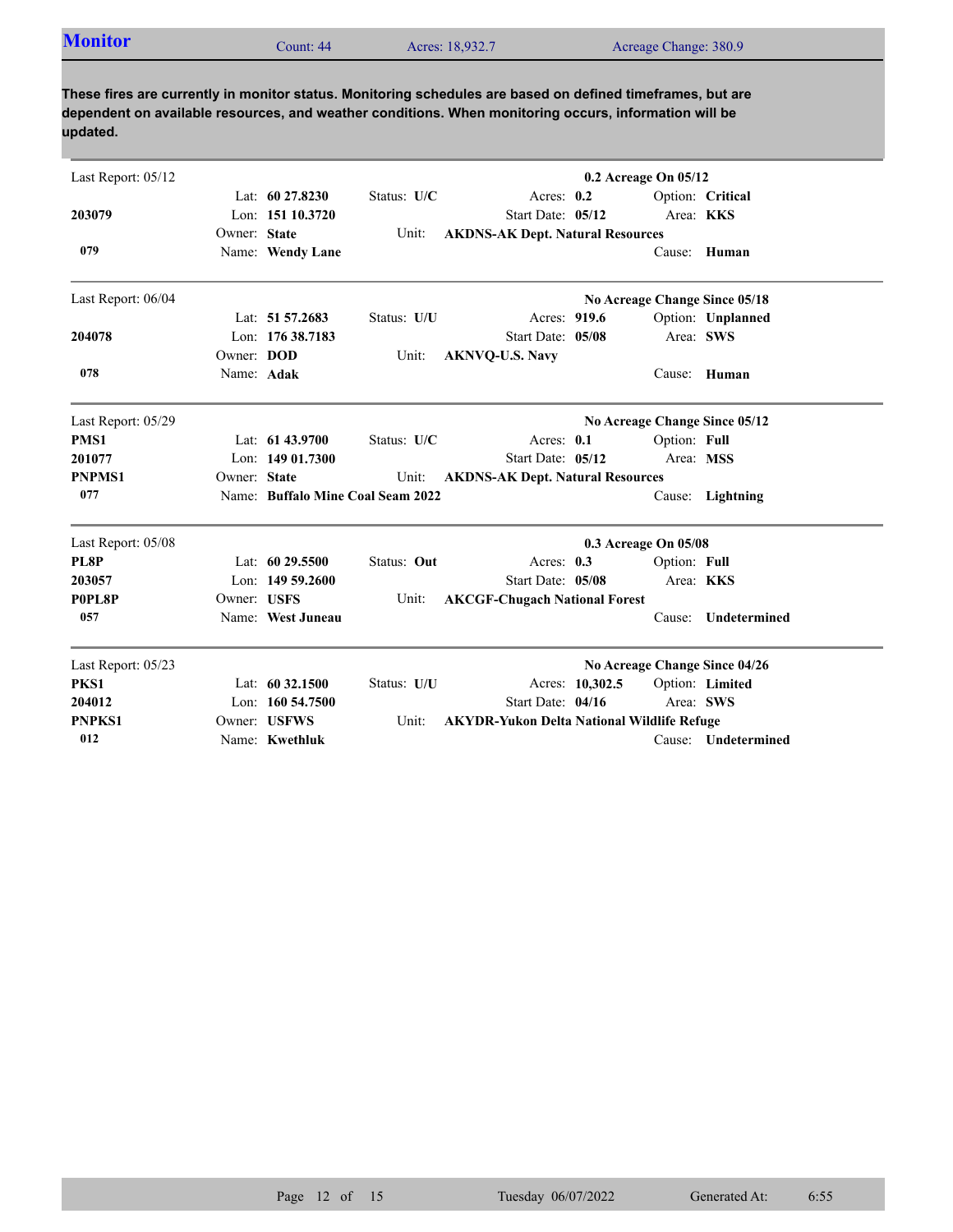| Out                                                                                                                                                                                                                                                                                                                                                                                                                                                                                                                   |              | Count: 8              | Acres: $6.5$      |                      |                                              |  | Acreage Change: 0.3            |                  |  |
|-----------------------------------------------------------------------------------------------------------------------------------------------------------------------------------------------------------------------------------------------------------------------------------------------------------------------------------------------------------------------------------------------------------------------------------------------------------------------------------------------------------------------|--------------|-----------------------|-------------------|----------------------|----------------------------------------------|--|--------------------------------|------------------|--|
| <b>Daily Report From: 06/05</b><br>0.1 Acreage On 06/05                                                                                                                                                                                                                                                                                                                                                                                                                                                               |              |                       |                   |                      |                                              |  |                                |                  |  |
|                                                                                                                                                                                                                                                                                                                                                                                                                                                                                                                       |              | Lat: $62 01.1180$     | Status: Out 06/06 |                      | Acres: 0.1                                   |  | Option: Full                   |                  |  |
| 201199                                                                                                                                                                                                                                                                                                                                                                                                                                                                                                                |              | Lon: 150 48.6800      |                   |                      | Start Date: 06/05                            |  | Area: MSS                      |                  |  |
|                                                                                                                                                                                                                                                                                                                                                                                                                                                                                                                       | Owner: State |                       | Unit:             |                      | <b>AKDNS-AK Dept. Natural Resources</b>      |  |                                |                  |  |
| 199                                                                                                                                                                                                                                                                                                                                                                                                                                                                                                                   | Name: Yenlo  |                       |                   |                      |                                              |  |                                | Cause: Lightning |  |
| Fire identified while responding to fire 194. 70F worked buckets, fire is in monitor and Forestry will follow up during next<br>operational period 6-6-22                                                                                                                                                                                                                                                                                                                                                             |              |                       |                   |                      |                                              |  |                                |                  |  |
| Daily Report From: 06/06                                                                                                                                                                                                                                                                                                                                                                                                                                                                                              |              |                       |                   |                      |                                              |  | No Acreage Change Since 06/05  |                  |  |
| PPP <sub>0</sub>                                                                                                                                                                                                                                                                                                                                                                                                                                                                                                      |              | Lat: $6200.1680$      | Status: U/C 06/06 |                      | Acres: 0.1                                   |  | Option: Full                   |                  |  |
| 201196                                                                                                                                                                                                                                                                                                                                                                                                                                                                                                                |              | Lon: $15047.8830$     |                   |                      | Start Date: 06/05                            |  |                                | Area: MSS        |  |
|                                                                                                                                                                                                                                                                                                                                                                                                                                                                                                                       | Owner: State |                       | Unit:             |                      | <b>AKDNS-AK Dept. Natural Resources</b>      |  |                                |                  |  |
| 196                                                                                                                                                                                                                                                                                                                                                                                                                                                                                                                   | Name: Lo     |                       |                   |                      |                                              |  |                                | Cause: Lightning |  |
| No Night Report                                                                                                                                                                                                                                                                                                                                                                                                                                                                                                       |              |                       |                   |                      |                                              |  |                                |                  |  |
| <b>Daily Report From: 06/05</b>                                                                                                                                                                                                                                                                                                                                                                                                                                                                                       |              |                       |                   |                      |                                              |  | 0.1 Acreage On 06/05           |                  |  |
|                                                                                                                                                                                                                                                                                                                                                                                                                                                                                                                       |              | Lat: $61\,59.3130$    | Status: Out 06/06 |                      | Acres: 0.1                                   |  | Option: Full                   |                  |  |
| 201194                                                                                                                                                                                                                                                                                                                                                                                                                                                                                                                |              | Lon: $15049.3640$     |                   |                      | Start Date: 06/05                            |  | Area: MSS                      |                  |  |
|                                                                                                                                                                                                                                                                                                                                                                                                                                                                                                                       |              | Owner: Private        | Unit:             | <b>AKPRI-Private</b> |                                              |  |                                |                  |  |
| 194                                                                                                                                                                                                                                                                                                                                                                                                                                                                                                                   | Name: Yen    |                       |                   |                      |                                              |  |                                | Cause: Lightning |  |
| Private pilot report of a wildland fire 9 mi se of shulen lake. H-117AM responded with H-9970F. Fire was smoldering in<br>hardwoods and a brush understory. helitack set down to configure for bucket work. Fire is contained, will fly out during next<br>opration period 6-6-22                                                                                                                                                                                                                                     |              |                       |                   |                      |                                              |  |                                |                  |  |
| Daily Report From: 06/06                                                                                                                                                                                                                                                                                                                                                                                                                                                                                              |              |                       |                   |                      |                                              |  | No Acreage Change Since 06/05  |                  |  |
| PPF <sub>0</sub>                                                                                                                                                                                                                                                                                                                                                                                                                                                                                                      |              | Lat: $59\,45.5383$    | Status: Out 06/06 |                      | Acres: 0.7                                   |  |                                | Option: Critical |  |
| 203178                                                                                                                                                                                                                                                                                                                                                                                                                                                                                                                |              | Lon: 151 14.2483      |                   |                      | Start Date: 06/03                            |  | Area: KKS                      |                  |  |
| <b>PNPPF0</b>                                                                                                                                                                                                                                                                                                                                                                                                                                                                                                         |              | Owner: ANCSA          | Unit:             |                      | <b>AKCIN-Cook Inlet Region, Incorporated</b> |  |                                |                  |  |
| 178                                                                                                                                                                                                                                                                                                                                                                                                                                                                                                                   |              | Name: Alpine          |                   |                      |                                              |  |                                | Cause: Human     |  |
| DOF resources grided the fire and found no heat or smoke. Fire was called out.                                                                                                                                                                                                                                                                                                                                                                                                                                        |              |                       |                   |                      |                                              |  |                                |                  |  |
| Daily Report From: 06/06                                                                                                                                                                                                                                                                                                                                                                                                                                                                                              |              |                       |                   |                      |                                              |  | No Acreage Change Since 06/03  |                  |  |
|                                                                                                                                                                                                                                                                                                                                                                                                                                                                                                                       |              | Lat: 62 06.1200       | Status: Out 06/06 |                      | Acres: $0.2$                                 |  |                                | Option: Critical |  |
| 214173                                                                                                                                                                                                                                                                                                                                                                                                                                                                                                                |              | Lon: 145 32.5033      |                   |                      | Start Date: 06/03                            |  | Area: CRS                      |                  |  |
|                                                                                                                                                                                                                                                                                                                                                                                                                                                                                                                       | Owner: State |                       | Unit:             |                      | <b>AKAKS-University of Alaska</b>            |  |                                |                  |  |
| 173                                                                                                                                                                                                                                                                                                                                                                                                                                                                                                                   |              | Name: Old Dump Road 1 |                   |                      |                                              |  |                                | Cause: Human     |  |
| The fire was declared out.                                                                                                                                                                                                                                                                                                                                                                                                                                                                                            |              |                       |                   |                      |                                              |  |                                |                  |  |
| <b>Daily Report From: 05/24</b>                                                                                                                                                                                                                                                                                                                                                                                                                                                                                       |              |                       |                   |                      |                                              |  | 0.1 Acreage Change Since 05/23 |                  |  |
|                                                                                                                                                                                                                                                                                                                                                                                                                                                                                                                       |              | Lat: $6105.1520$      | Status: Out 06/06 |                      | Acres: 0.8                                   |  |                                | Option: Critical |  |
| 201131                                                                                                                                                                                                                                                                                                                                                                                                                                                                                                                |              | Lon: $14946.1880$     |                   |                      | Start Date: 05/22                            |  | Area: MSS                      |                  |  |
|                                                                                                                                                                                                                                                                                                                                                                                                                                                                                                                       |              | Owner: Private        | Unit:             | <b>AKPRI-Private</b> |                                              |  |                                |                  |  |
| 131                                                                                                                                                                                                                                                                                                                                                                                                                                                                                                                   |              | Name: Zircon          |                   |                      |                                              |  |                                | Cause: Human     |  |
| 5/22/22 Matcom called reporting a house fire on the Anchorage Hillside that was spreading into the wildlands. Forestry<br>responded to a .5acre fire with three engines, A/A, Helitak and Gannet Glacier IHC. Fire was creeping and smoldering into<br>hardwoods. Fire extinguished. Gannet Glacier IHC stayed on scene to grid the fire area.<br>5/23/22 Gannett Glacier IHC returned to the fire and completed grid. No heat found. Transferred the fire to Anchorage Fire<br>Department. Contained and controlled. |              |                       |                   |                      |                                              |  |                                |                  |  |
| Daily Report From: 06/06                                                                                                                                                                                                                                                                                                                                                                                                                                                                                              |              |                       |                   |                      |                                              |  | No Acreage Change Since 05/15  |                  |  |
| PM2L                                                                                                                                                                                                                                                                                                                                                                                                                                                                                                                  |              | Lat: 57 50.7230       | Status: Out 06/06 |                      | Acres: $0.5$                                 |  | Option: Full                   |                  |  |
| 203084                                                                                                                                                                                                                                                                                                                                                                                                                                                                                                                |              | Lon: 152 37.9830      |                   |                      | Start Date: 05/15                            |  |                                | Area: <b>KKS</b> |  |
| PNPM2L                                                                                                                                                                                                                                                                                                                                                                                                                                                                                                                |              | Owner: ANCSA          | Unit:             |                      | <b>AKVLN-Ouzinkie Native Corporation</b>     |  |                                |                  |  |
| 084                                                                                                                                                                                                                                                                                                                                                                                                                                                                                                                   |              | Name: Antone Larsen   |                   |                      |                                              |  |                                | Cause: Human     |  |
| Fire called administratively out at 1900                                                                                                                                                                                                                                                                                                                                                                                                                                                                              |              |                       |                   |                      |                                              |  |                                |                  |  |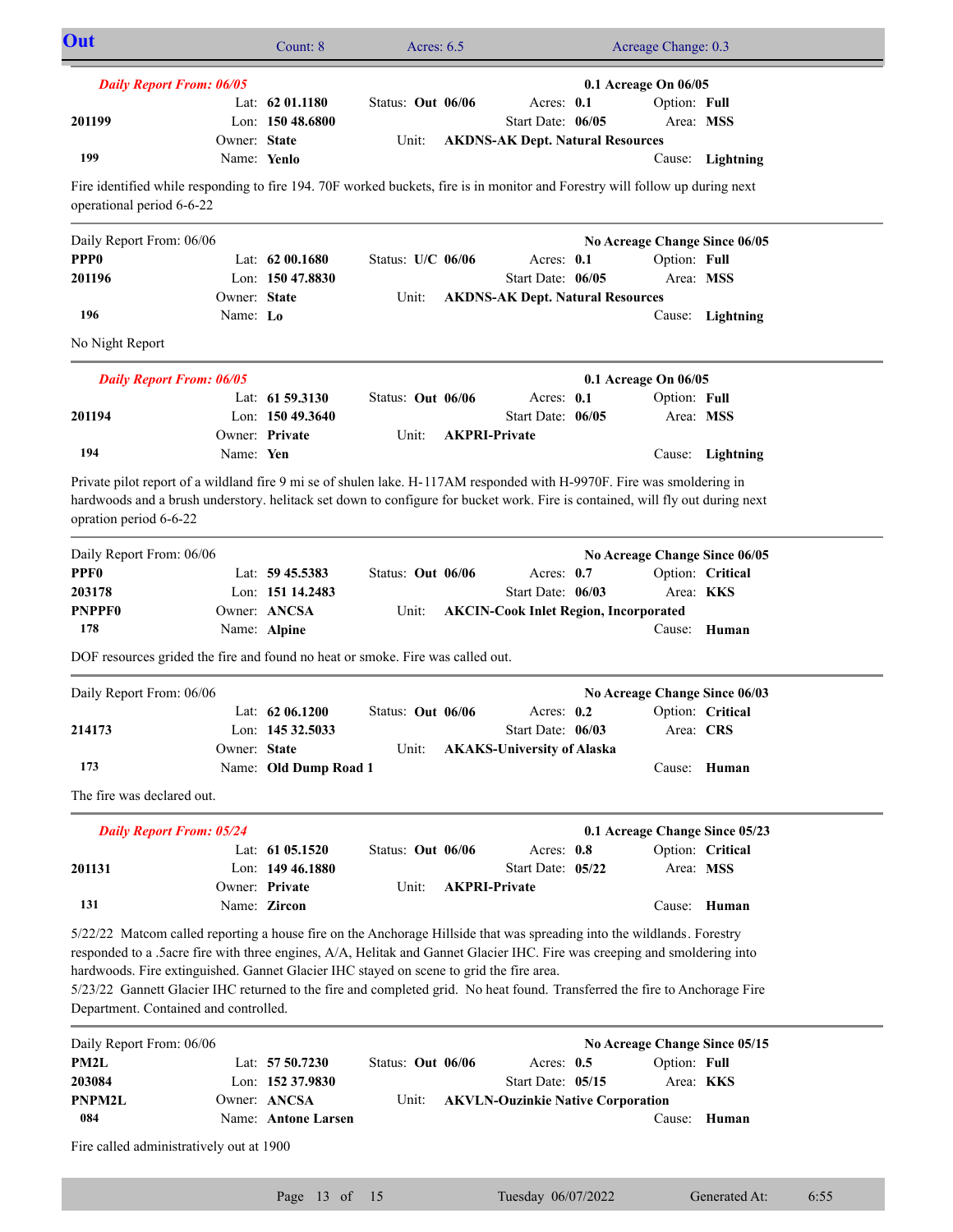| Out<br>Count: $8$        |  |                    | Acres: $6.5$        | Acreage Change: 0.3               |  |                  |  |  |
|--------------------------|--|--------------------|---------------------|-----------------------------------|--|------------------|--|--|
| Daily Report From: 06/06 |  |                    |                     | No Acreage Change Since 05/12     |  |                  |  |  |
|                          |  | Lat: $57\,42.9640$ | Status: Out $06/06$ | Acres: $4.0$                      |  | Option: Critical |  |  |
| 203071                   |  | Lon: $15236.0270$  |                     | Start Date: 05/11                 |  | Area: <b>KKS</b> |  |  |
|                          |  | Owner: County      |                     | Unit: AKAKS-Kodiak Island Borough |  |                  |  |  |
| 071                      |  | Name: Bell Flats   |                     |                                   |  | Cause: Human     |  |  |

Fire called administratively out at 1900.